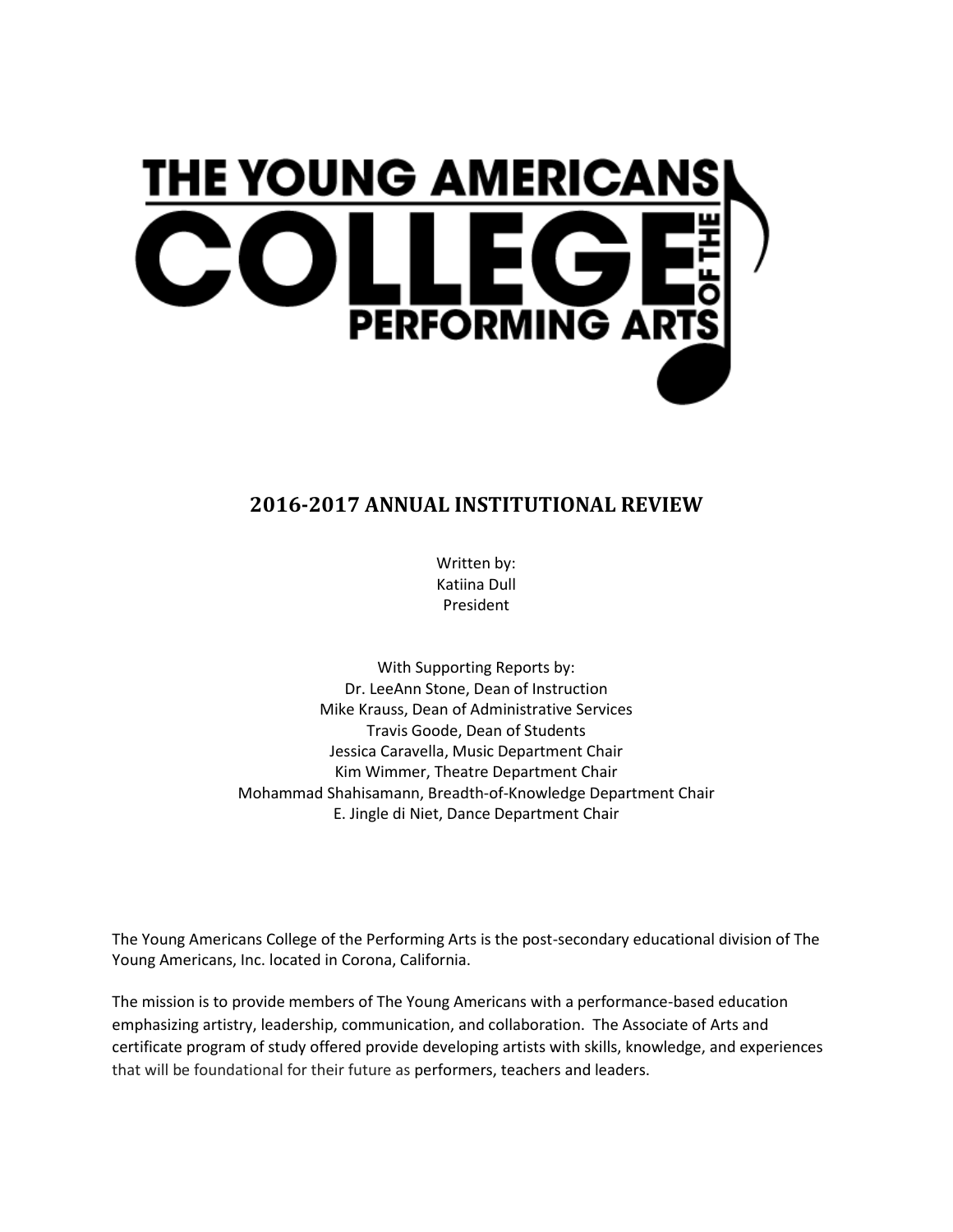# **TABLE OF CONTENTS**

### **Supporting Documents**

Accessible at: [2016-2017 Institutional Annual Report Data Files](hhttps://drive.google.com/drive/folders/0B9mZUCTwvw00MHpqNDVuWEtrUGs?usp=sharing)

- 1. Annual Academic Instructional Review 2016-2017
	- 1.1 2016-2017 Student Satisfaction Survey Addendum
	- 1.2 Annual Music Department Review
	- 1.3 Annual Theatre Department Review
	- 1.4 Annual Dance Department Review
	- 1.5 Annual Breadth of Knowledge Department Review
- 2. Administrative Services Annual Review Report
- 3. Student Services Annual Review
	- 3.1 Student Satisfaction Survey Report 2016-2017
- 4. 2017 Institutional Self-Study Report (ISER)
- 5. Course Completion Data Table
- 6. Learning Center Utilization Report
- 7. Program Learning Outcome Results
- 8. 2016-2017 Faculty Load Assessment
- 9. 2017 Faculty Annual Survey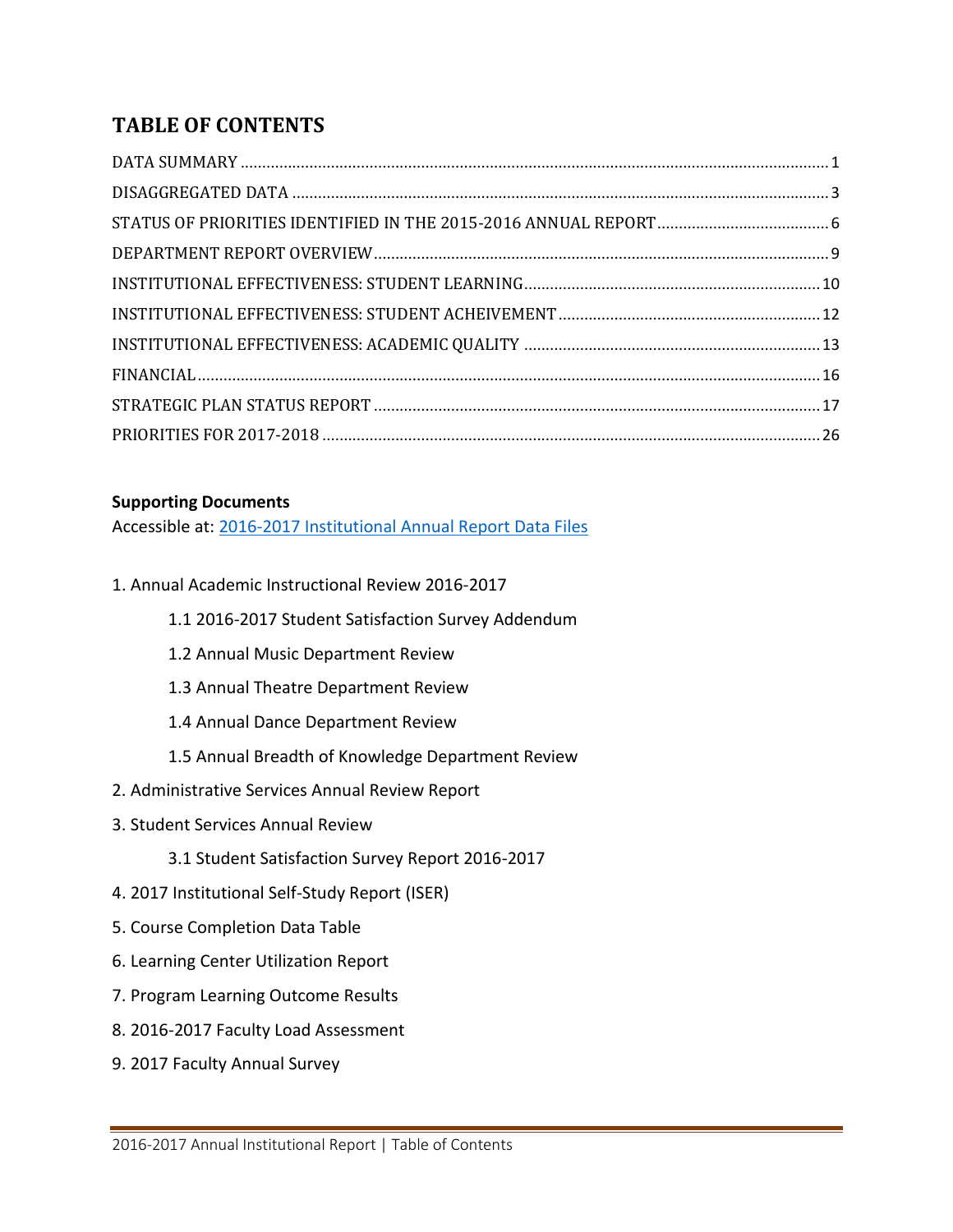# **DATA SUMMARY**

<span id="page-2-0"></span>

| Data Metric                                         | 2016-2017                                                                         | 2016-2017                                                                                                    | 2015-2016                                                                       | 2014-2015                                                                | 2017-2018                                                           | <b>INSTITUTIONAL</b>                        |
|-----------------------------------------------------|-----------------------------------------------------------------------------------|--------------------------------------------------------------------------------------------------------------|---------------------------------------------------------------------------------|--------------------------------------------------------------------------|---------------------------------------------------------------------|---------------------------------------------|
|                                                     | <b>GOAL</b>                                                                       | <b>RESULTS</b>                                                                                               | <b>RESULTS</b>                                                                  | <b>RESULTS</b>                                                           | <b>GOAL</b>                                                         | <b>BENCHMARK</b>                            |
| <b>Student Course Completion Rate</b>               | 90%                                                                               | 89%                                                                                                          | 89%*                                                                            | 91%*                                                                     | 90%                                                                 | 1% below<br>benchmark                       |
| <b>Student Degree Completion Rate</b>               | 30%                                                                               | 28%                                                                                                          | 20%                                                                             | 21%                                                                      | 45%                                                                 | 37% Under<br>benchmark<br>Critical priority |
| Number of Degrees awarded, by program               | $MOT = 5$<br>$AA = 12$<br>AA, $Voice = 10$<br>AA, $Acting = 8$<br>AA, Dance = $0$ | $MOT = 10$<br>$AA = 14$<br>AA, Voice = $16*$<br>AA, Acting = $8*$<br>AA, Dance = $4$<br>*4 are dual emphasis | $MOT = 5$<br>$AA = 2$<br>AA, $Vocal = 7$<br>AA, $Acting = 3$<br>AA, Dance = $3$ | $MOT =$<br>$CERT = 6$<br>$AA = 6$<br>AA, $vocal = 3$<br>AA, $Acting = 3$ | $MOT =$<br>$AA =$<br>AA, Voice =<br>AA, $Acting =$<br>AA, Dance $=$ | Benchmark not<br>applicable                 |
| Fall to Fall Retention Rate, AA seeking<br>students | 75%                                                                               | 72%                                                                                                          | 71%                                                                             | 77%                                                                      | 75%                                                                 | Exceeded<br>benchmark by 2%                 |
| Freshman Persistence Rate, Fall to Spring           | 90%                                                                               | 97%                                                                                                          | 91%                                                                             | 97%                                                                      | 90%                                                                 | Exceeded<br>benchmark by 7%                 |
| Sophomore Persistence Rate, Fall to<br>Spring       | 90%                                                                               | 89%                                                                                                          | 98%                                                                             | 81%                                                                      | 90%                                                                 | <b>Below benchmark</b><br>by 1%             |
| Freshman Student Satisfaction                       | 95%                                                                               | 94%                                                                                                          | 98%                                                                             | 94%                                                                      | 95%                                                                 | Exceeded<br>benchmark by 19%                |
| Graduate Student Satisfaction                       | 80%                                                                               | Insufficient<br>data                                                                                         | Insufficient data                                                               | N/A                                                                      | 80%                                                                 | Insufficient data                           |
| Institutional Cumulative GPA                        | 3.20                                                                              | 3.09                                                                                                         | 3.19                                                                            | 3.19                                                                     | 3.20                                                                | Exceeding<br>benchmark (3.0)                |
| *revised to compute with a C as passing grade       |                                                                                   |                                                                                                              |                                                                                 |                                                                          |                                                                     |                                             |
|                                                     |                                                                                   |                                                                                                              |                                                                                 |                                                                          |                                                                     |                                             |
|                                                     |                                                                                   |                                                                                                              |                                                                                 |                                                                          |                                                                     |                                             |
|                                                     |                                                                                   |                                                                                                              |                                                                                 |                                                                          |                                                                     |                                             |
|                                                     |                                                                                   |                                                                                                              |                                                                                 |                                                                          |                                                                     |                                             |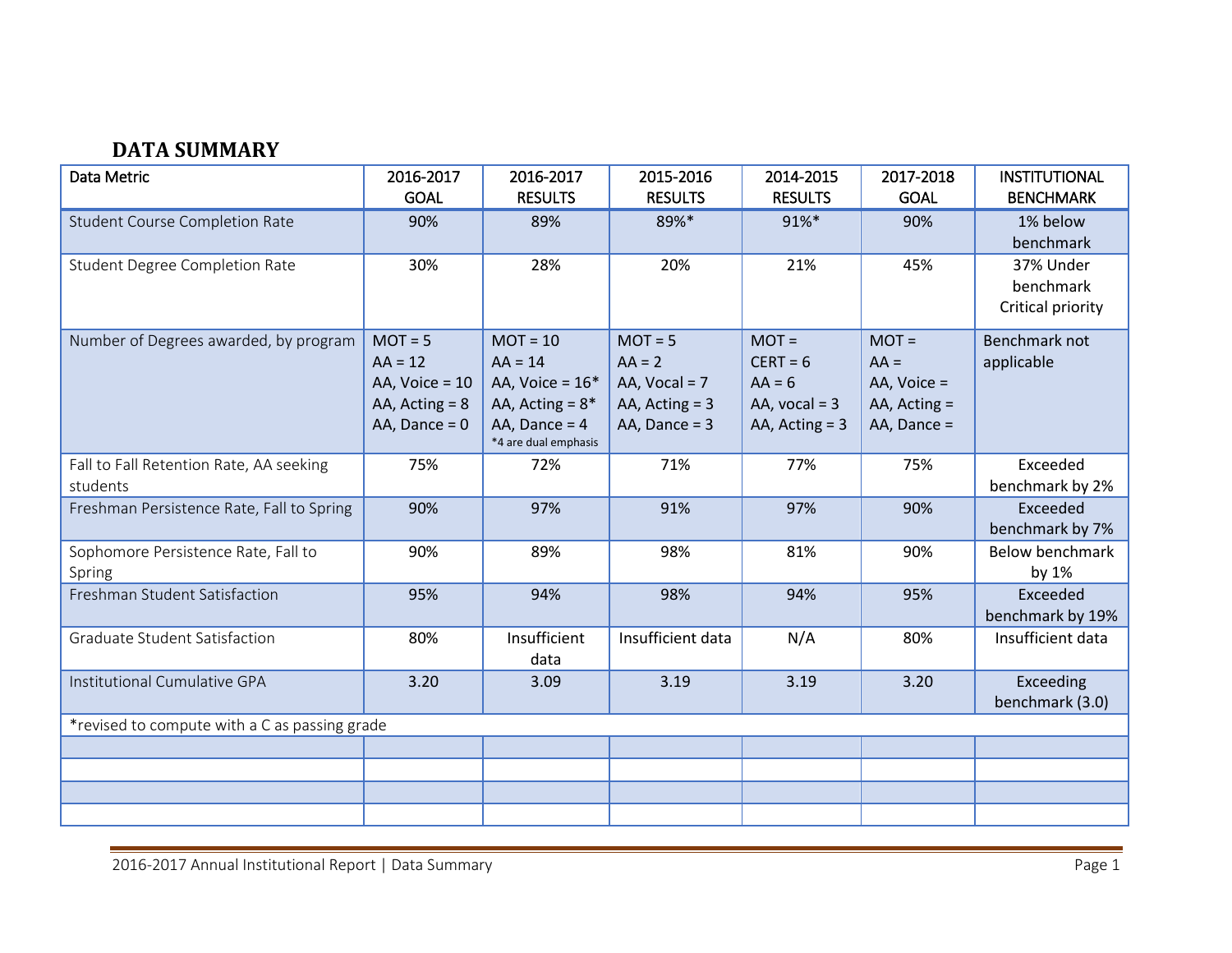| <b>ENROLLMENT</b>                       | 2016-2017     | 2016-2017      | 2015-2016         | 2014-2015      | 2017-2018     | <b>INSTITUTIONAL</b> |
|-----------------------------------------|---------------|----------------|-------------------|----------------|---------------|----------------------|
|                                         | <b>GOAL</b>   | <b>RESULTS</b> | <b>RESULTS</b>    |                | <b>GOAL</b>   | <b>BENCHMARK</b>     |
| Enrollment, unduplicated annual student | 210           | 224            | 164               | 147            | 240           | Benchmark not        |
| headcount                               |               |                |                   |                |               | applicable           |
| Enrollment, unduplicated annual full-   | 195           | 203            | 148               | 126            | 200           | Benchmark not        |
| time enrollment headcount               |               |                |                   |                |               | applicable           |
| Associate of Arts                       | 180           | 179            | 157               | 134            | 160           | Benchmark not        |
|                                         |               |                |                   |                |               | applicable           |
| Music Outreach Training Certificate     | 10            | 14             | $\overline{7}$    | 2 <sup>1</sup> | 10            | Benchmark not        |
|                                         |               |                |                   |                |               | applicable           |
| Performance Certificate                 | N/A           | N/a            | Converted to      | 8              | N/A           | N/A                  |
|                                         |               |                | Associate of Arts |                |               |                      |
| # Applicants                            | 1000          | 956            | 1008              | 819            | 1000          | Exceeded             |
|                                         |               |                |                   |                |               | benchmark by 200     |
| # Admissions                            | 400           | 452            | 430               | 299            | 400,          | Exceeded             |
|                                         |               |                |                   |                |               | benchmark by 130     |
| Scholarship Funds Awarded               | \$200,000     | \$200,275.81   | \$196,673.50      | \$143,527.71   | \$200,000     | Benchmark not        |
|                                         |               |                |                   |                |               | applicable           |
| Freshman Awards                         | \$135,000     | \$102,300      | \$132,539         | \$100,997.21   | \$135,000     | Benchmark not        |
|                                         | 40 recipients | 67 recipients  | 45 recipients     | 41 recipients  | 40 recipients | applicable           |
| Sophomore Awards                        | \$65,000      | \$97,975.81    | \$64,142          | \$42,530       | \$65,000      | Benchmark not        |
|                                         | 25 recipients | 65 recipients  | 27 recipients     | 41 recipients  | 25 recipients | applicable           |
| % Courses Taught by Core Faculty        | 75%           | 71%            | 72%               | 60%            | 75%           | Exceeding            |
|                                         |               |                |                   |                |               | benchmark by 1%      |
| % Courses Taught by Faculty with        | 70%           | 76%            | 70%               | 50%            | 70%           | Exceeding            |
| Bachelor's Degree & 10 years            |               |                |                   |                |               | benchmark by 26%     |
| professional experience or higher       |               |                |                   |                |               |                      |
| % Courses Taught by Professional        | 15%           | 10%            | 10%               | 31%            | 15%           | 10% below            |
| Experience only faculty                 |               |                |                   |                |               | maximum              |
|                                         |               |                |                   |                |               | allowance            |
| % of Breadth of Knowledge courses       | 100%          | 100%           | 100%              | 87%            | 100%          | Meeting              |
| taught by instructor with Master degree |               |                |                   |                |               | benchmark            |
| or higher                               |               |                |                   |                |               |                      |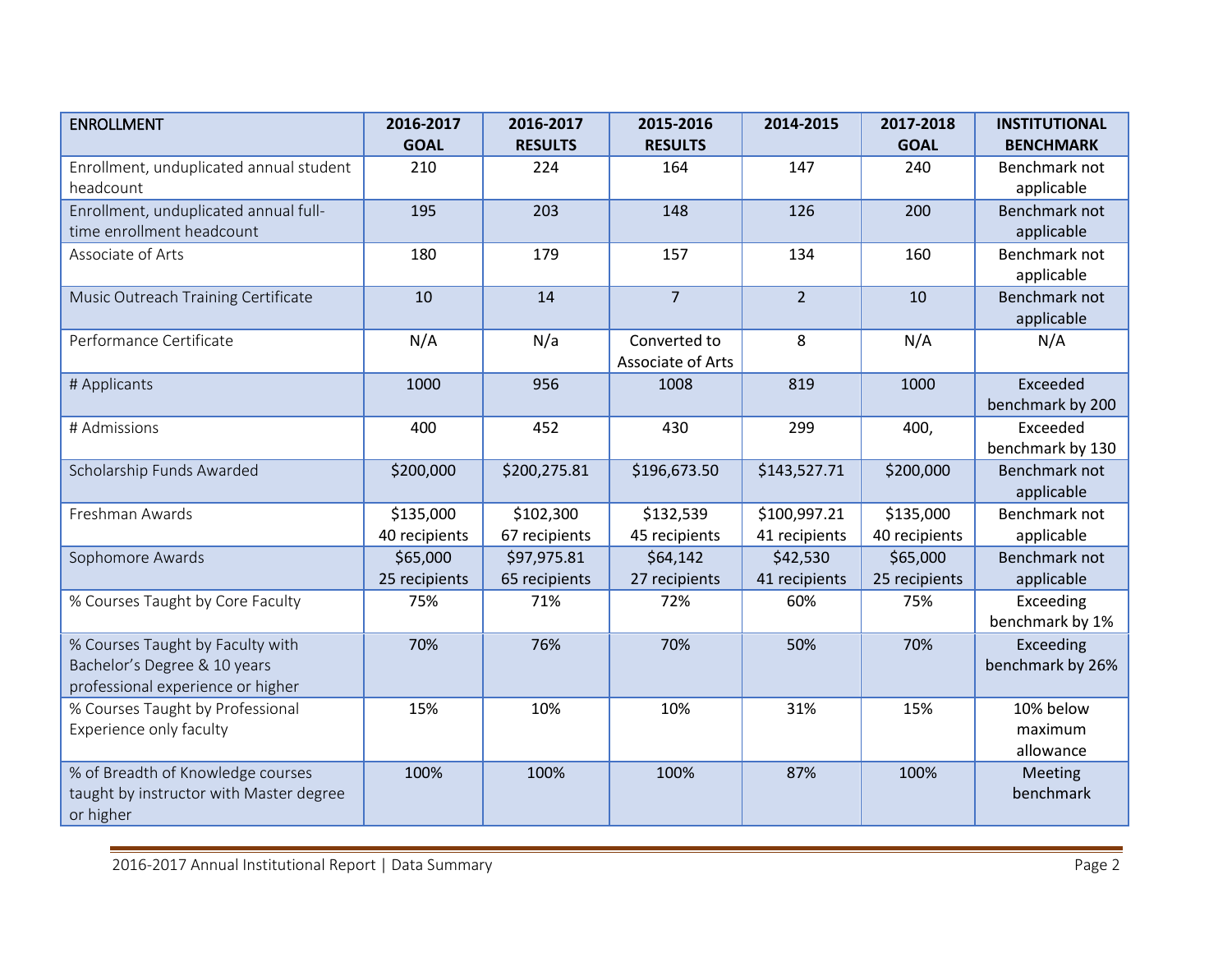## <span id="page-4-0"></span>**DISAGGREGATED DATA**



The unduplicated student headcount increased by 22%, which was fueled by a 12.5% increase in first-year student enrollment. When disaggregated by gender female first-year enrollment increased by 22% and male first-year enrollment increased by 19%.

The applicant rate declined by 4% and will be an indicator to watch in coming years. Meeting goals for a diverse student body requires and increasing pool of applicants not a declining pool. Review of recruitment an admissions strategies and processes will be a high priority in 2017- 2018.

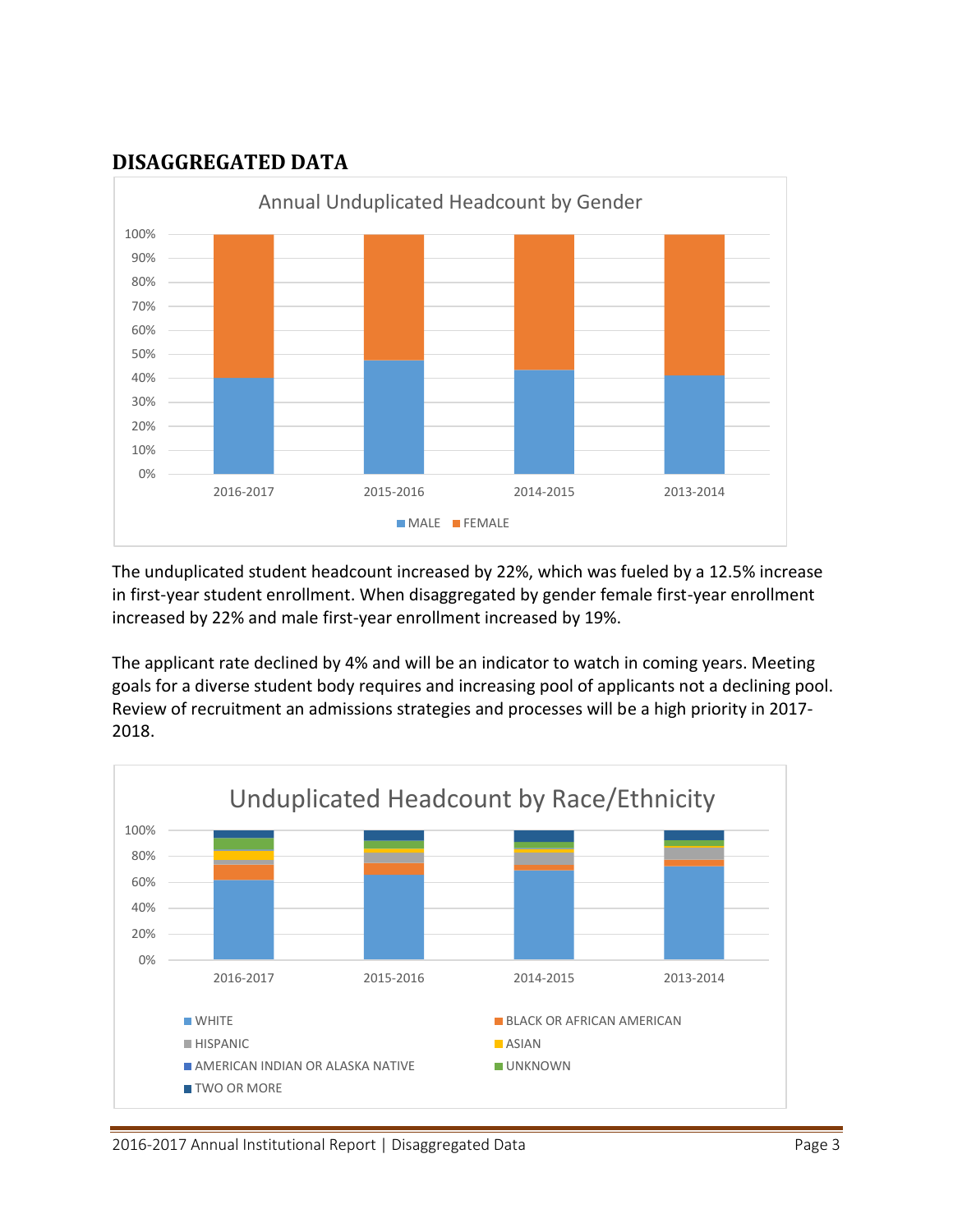Although the student body is disproportionately white compared to the general US population, the student body continues to trend towards being more reflective of the community. Limited access to financial aid continues to be a major impediment to minority student enrollment.



Overall fall to fall retention rates are generally stable, the male number continues to decline. There is a probable correlation between declining male retention numbers and increased enforcement of code of

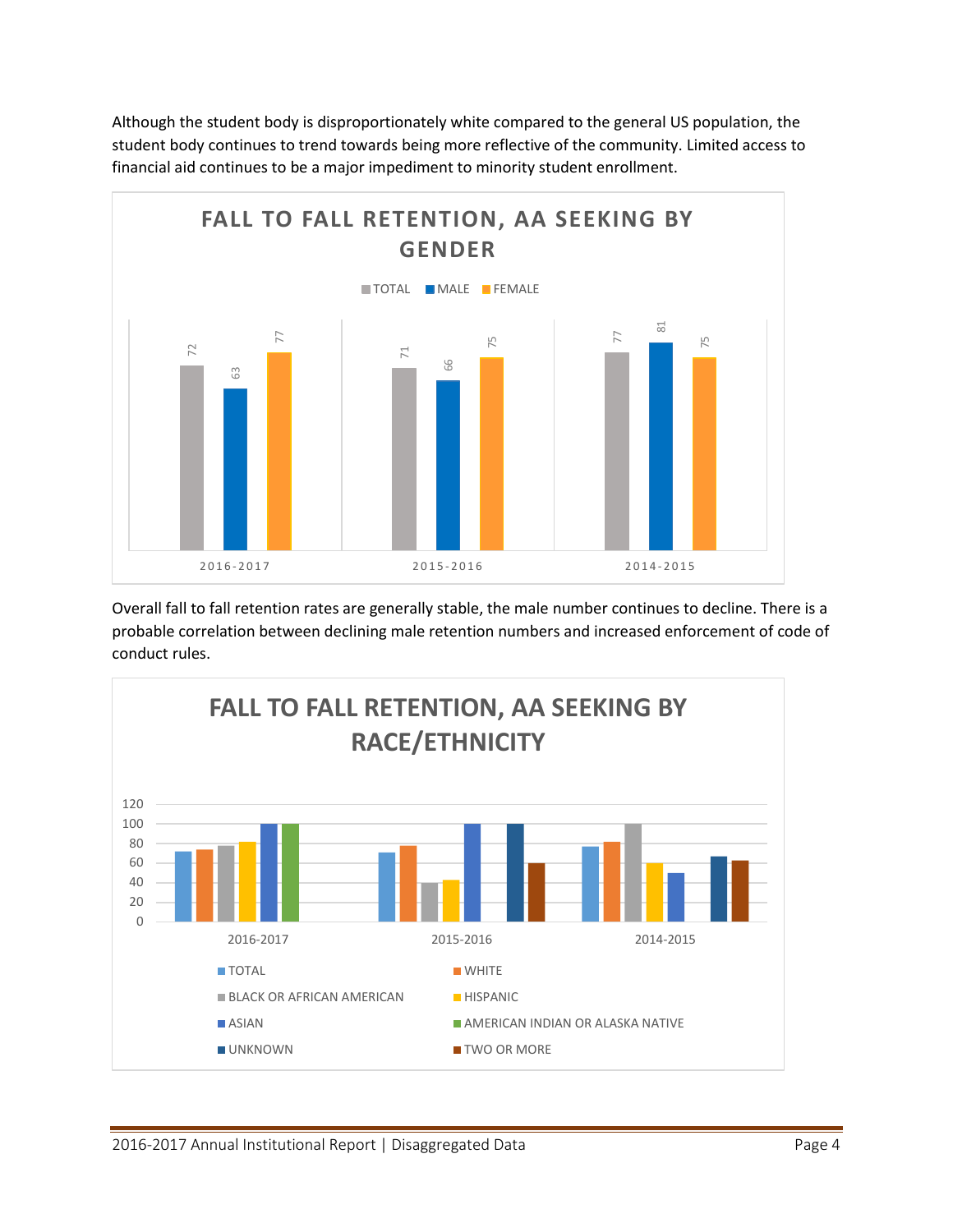Retention overall has declined over the past three years. However, this is somewhat expected as enrollment numbers continue to increase. Disaggregation by race sheds little insight as the number of students in minority groups fluctuates dramatically from year to year.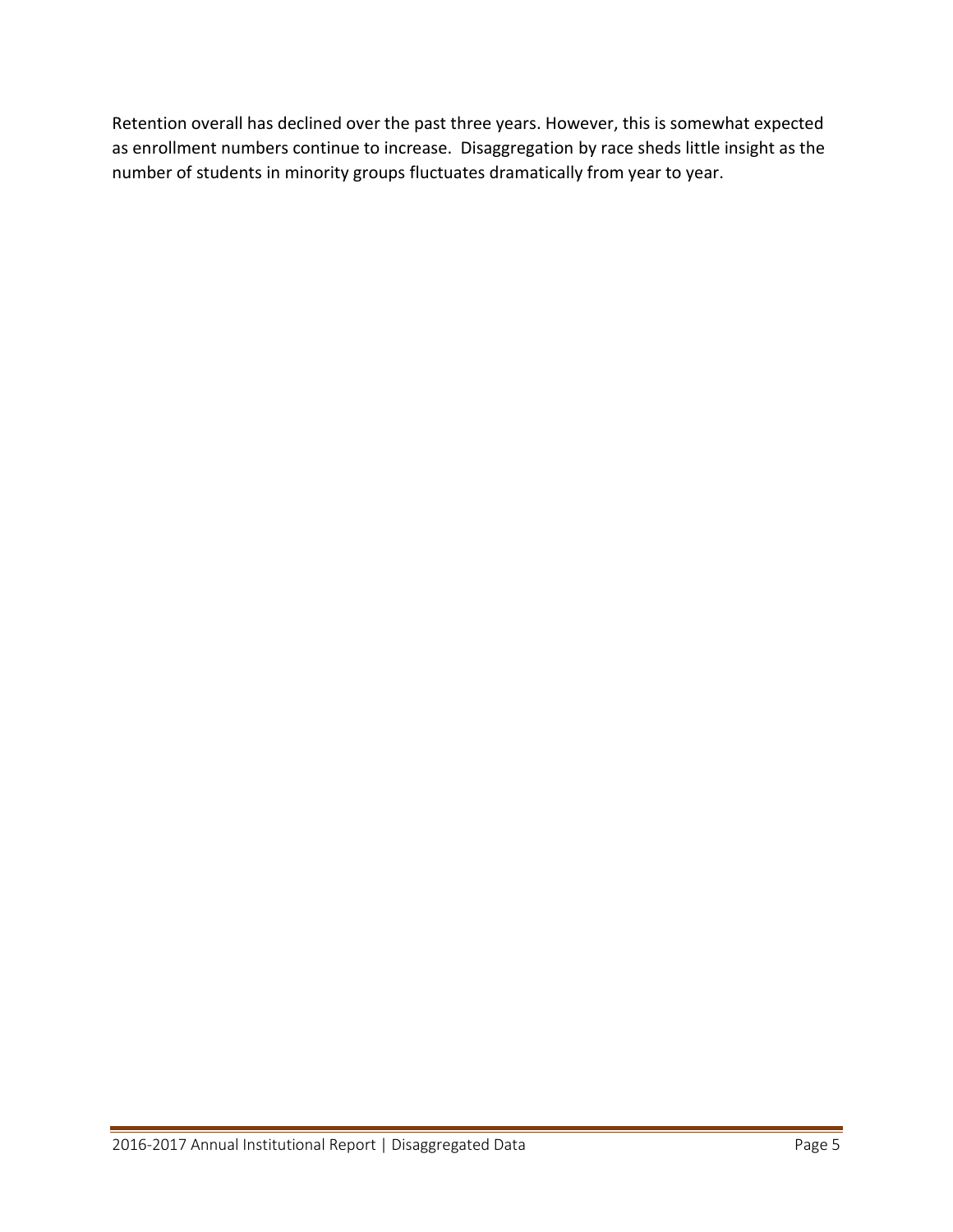# <span id="page-7-0"></span>**STATUS OF PRIORITIES IDENTIFIED IN THE 2015-2016 ANNUAL REPORT**

### **1. Complete ACCJC self-study**

The completed ISER report was submitted to ACCJC on July 26<sup>th</sup>, 2017. The process of completing the self-study engaged a broad spectrum of the YACPA staff and faculty as well as Board members and the Academic Advisory Committee. The process refined many improvement planning actions and the final section of the report, Plans Arising from the Self-Study and the Quality Focused Essay, provide a clear road map for the next two years in regards to a comprehensive plan for continued development and improvement.

Reference: ISER report is available as supporting evidence.

### **2. Improve course completion in distance education courses**

Course completion rates for distance education courses increased from 68% in 2015- 2016 to 72% in 2016-2017. While a 72% completion rate is generally acceptable, it still is 17% lower than the overall course completion rate and 22% lower than the course completion rate for face-to-face courses. Additional disaggregation of DE courses by course shows that the three courses taught entirely online have completion rates 20% to 30% lower than the overall DE completion rate. These courses have been identified and as they are connected to the NCMC cooperative agreement changing the delivery method of these courses decreases the value for students.

In this interim period, student services is being proactive in identifying students whose academic aptitude indicates they will struggle in an online format and advising them to complete these courses outside of the NCMC partnership (take in a face-to-face format) and transfer them or to drop to part-time status so they can focus their time effectively on the more independent online learning environment. The goal is to support student success and guide students to continue towards completion in a manner that is conducive to their learning success and not simply shuttle them into DE course out of convenience.

Reference: Course Completion data Table

**3. Continue to improve student body diversity to be more reflective of global community** The percentage of the student body that identifies as white continues to decline and as enrollment continues to grow this indicates continued progress towards a diversified student body.

This is an ongoing goal that is addressed through recruitment strategies that attempt to reach diverse communities. Coordination with the newly developed media department will begin to help present YACPA in digital formats.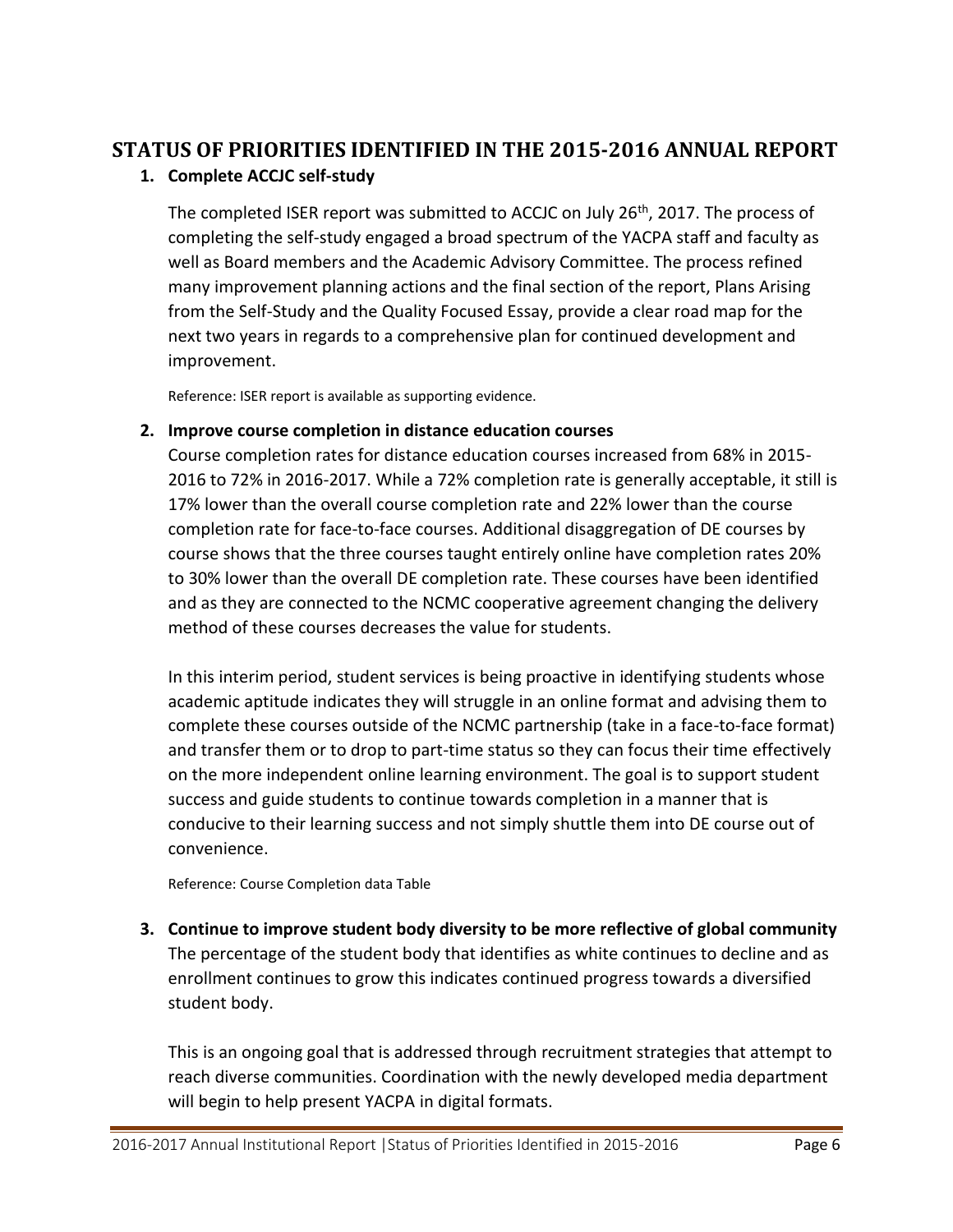Reference: Administrative Services Annual Review Report

#### **4. Continue developing information literacy programs**

The two primary activities taken to support this goal were the development of a tutorial assistance programs and the development of a writing center. As development unfolded the programs became a single consolidated Learning Center led by the Breadth-ofknowledge department chair. A resource page for the Learning Center was added to the Virtual Library thus directly connecting Leaning Center resources with library resources.

Initial utilization data was collected and continuing into 2017-2018 data that connects services to student learning outcomes and achievement will be collected and analyzed to help shape improvements and planning.

Reference: Annual Academic Instructional Report 2016-2017

#### **5. Further development of academic advising process**

The Dean of Administrative Services led this initiative and scheduled student advising sessions with students that help them align their educational goals with programs of study offered.

Reference: Administrative Services Annual Review Report

#### **6. Implement robust tutoring program**

Implemented with the Learning Center that included tutoring program sin both semesters. Utilization tracking was established and reported 284 tutoring session in the fall semester and 633 in the spring semester.

Reference: Annual Academic Instructional Report 2016-2017 and Learning Center Utilization Report

#### **7. Implement and document student success coaching**

Implementation was slow to get rolling and staffing limitation impeded effective roll out. This goal is in progress and the 2017-2018 budget prioritization process identified staff allocations as a top priority.

Reference: Student Services Annual Review 2016-2017

#### **8. Build faculty pedagogical skills**

This remains as an ongoing goal as professional development components and experience are added into full faculty meeting. Additionally, faculty are implementing workshops that build inter-course continuity and share teaching strategies across disciplines.

Reference: Annual Academic Instructional Report 2016-2017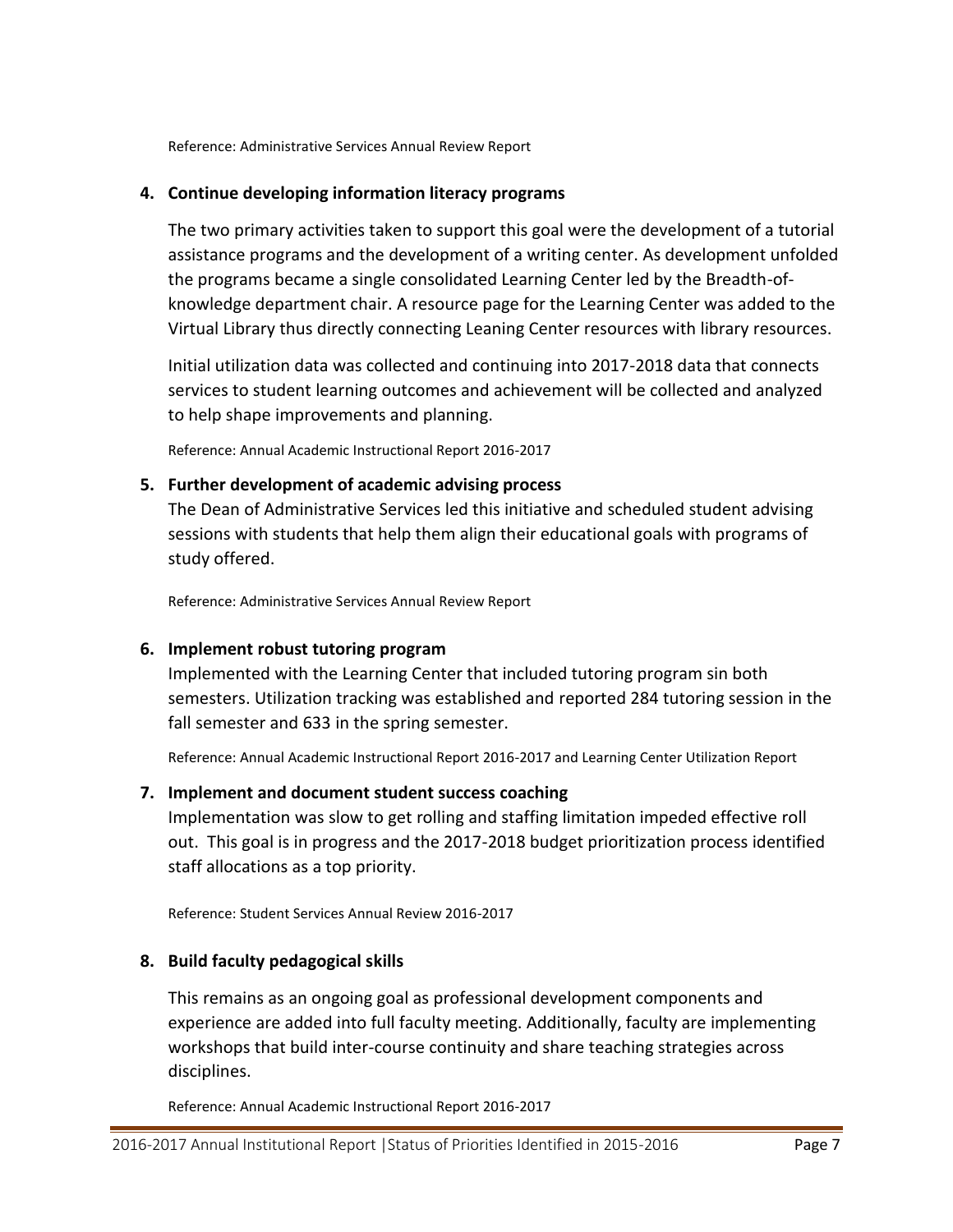### **9. Continuous curriculum improvement**

Eighty-nine percent (89%) of the courses reporting SLO results (48 out of 54) hit or exceeded all of their goals for student outcomes on their selected objectives. Of those that did not, two had one LO that didn't reach goal (DAN 123, ENG 111) and four missed two targets (BUS 104, ENG 95, MU 120, and THF 230).

Utilizing student learning outcome and student achievement data as the driving force curriculum changes were revised and prepared for implementation in the 2017-2018 academic year. Changes were specific to music theory courses and the development of a life skills course.

Reference: Annual Academic Instructional Report 2016-2017

#### **10. Evaluate tour class facilitation**

This goal was not addressed in the 2016-17 academic year. Will be carried over to 2017- 18 goals.

Reference: Annual Academic Instructional Report 2016-2017

### **11. Continue improvements in admission data collection and accuracy**

The dean of administrative services led the development and implementation of an admissions portal that further streamlined and digitized the process. Tutorial videos were created to further assist students through the process.

Reference: Administrative Services Annual Review Report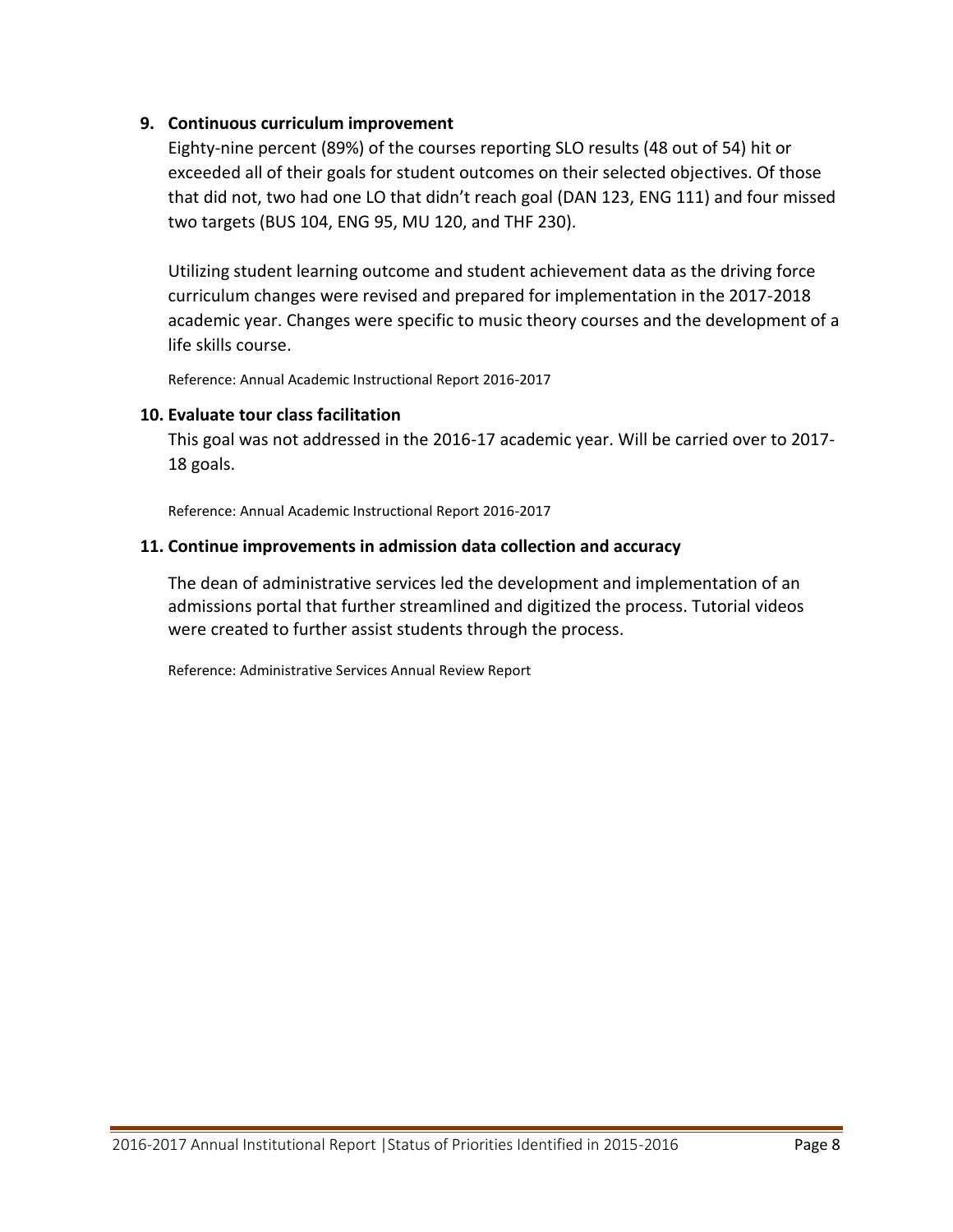### <span id="page-10-0"></span>**DEPARTMENT REPORT OVERVIEW**

Department Reports are attached in supplemental documents

**Administrative Services:** The administrative services department reported two partially met goals and one unmet goal for 2016-2017. The scope of all goals is multi-year processes to achieve a fully met status. Defined improvement plans are established to guide continued development towards meeting goals.

**Student Services:** The student services department met all goals for the year.

**Instruction:** The instructional division reported five met and two not met goals for 2016-2017. One of the not met goals was not pursued and both are set for action in the 2017-2018 year.

**Music Department***:* Reported one goal met and two goals partially met.

**Dance Department:** Reported meeting all goals.

**Theatre Department:** Reported two partially met goals and one goal unmet.

**Breadth-of-Knowledge Department:** Reported one met goal and two partially met goals.

All goals that were reported as partially met or not met have improvement plans identified and will be review again in 2017-2018 annual review process.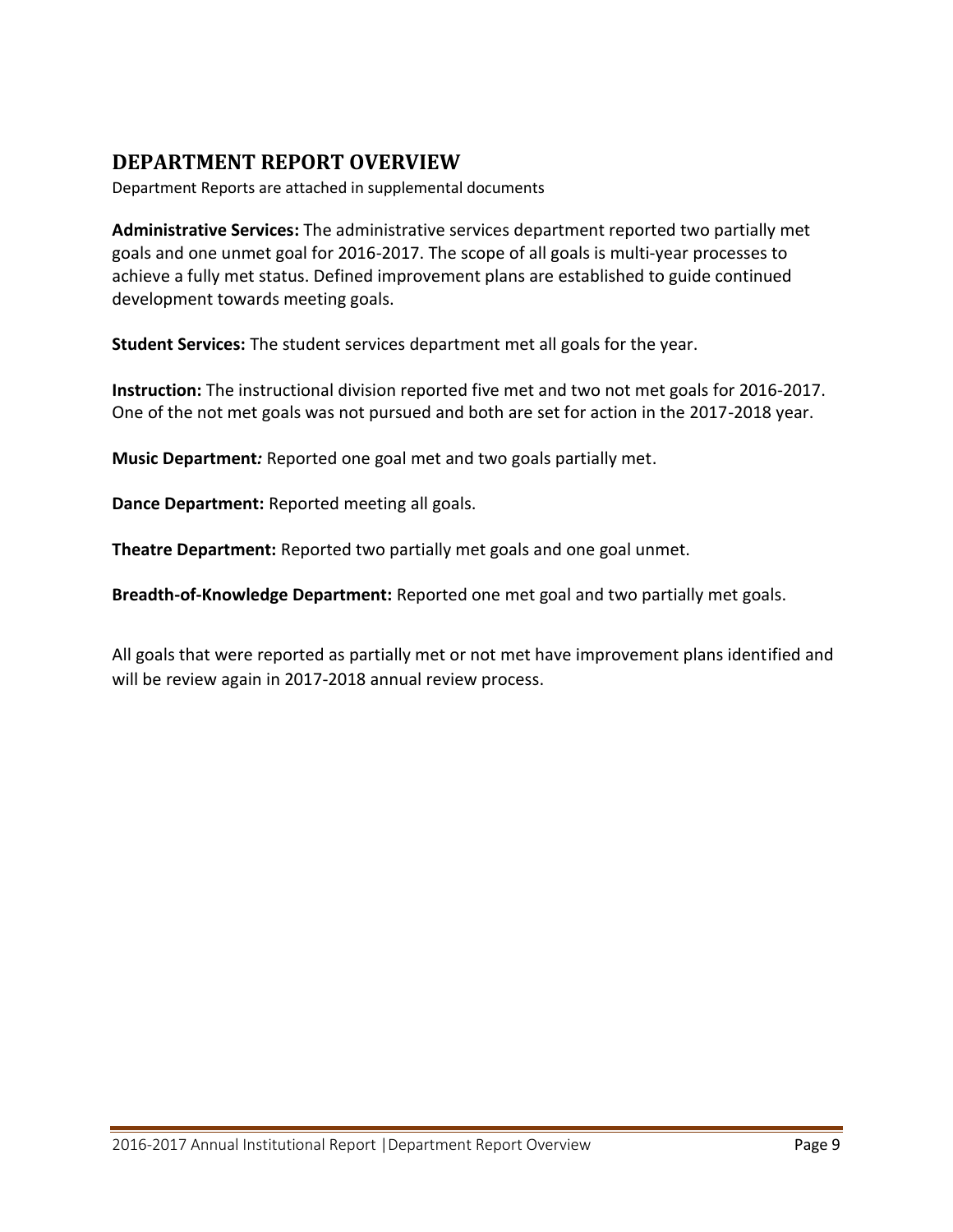# <span id="page-11-0"></span>**INSTITUTIONAL EFFECTIVENESS: STUDENT LEARNING**

Student learning is primarily assessed through the mapping of key assignments at the course level to program learning objectives which are then in turn mapped to the institutional goals.

Institutional-set standard for program learning objectives is 80 percent of students receive a C grade or higher on the key assignments utilized to assess program learning objectives.

#### **Institutional Goal 1: Artistry**

Students will develop their artistic voice and gain an acute awareness, understanding, appreciation and expression of the performing arts.

| PLO 1: Demonstrate technical<br>proficiency of the discipline.                           | Key assignments are mapped from 6 different courses<br>and represent all departments. All courses reported<br>outcomes of 85% or higher.                                                                            |
|------------------------------------------------------------------------------------------|---------------------------------------------------------------------------------------------------------------------------------------------------------------------------------------------------------------------|
| PLO 2: Demonstrate artistic integrity<br>and authenticity.                               | Key assignments are mapped from 6 different courses<br>and represent all departments. All courses reported<br>outcomes of 85% or higher.                                                                            |
| PLO 3: Develop confidence and<br>professionalism while building a<br>working repertoire. | Key assignments are mapped from 4 different courses.<br>One course reported results 2% below the benchmark<br>and has an improvement action plan in place. All other<br>courses reported outcomes of 95% or higher. |
| <b>Goal Status: Met</b>                                                                  |                                                                                                                                                                                                                     |

### **Institutional Goal 2: Leadership**

Students will develop and demonstrate application of ethical decision making, defined value systems, diversity of knowledge, and understanding of management and team leadership, with emphasis upon communication and collaboration.

| PLO 5: Demonstrate the ability to                                                                                       | Key assignments are mapped from 6 different courses.                                                    |
|-------------------------------------------------------------------------------------------------------------------------|---------------------------------------------------------------------------------------------------------|
| think critically and analytically.                                                                                      | All courses reported outcomes of 96% or higher.                                                         |
| PLO 6: Demonstrate clarity in written,<br>verbal, and nonverbal<br>communication.                                       | Key assignments are mapped from 6 different courses.<br>All courses reported outcomes of 85% or higher. |
| PLO 7: Demonstrate an ability to<br>approach situations with an<br>understanding of cultural diversity<br>and equality. | Key assignments are mapped from 5 different courses.<br>All courses reported outcomes of 92% or higher. |
| PLO 8: Literacy: Test, Digital,                                                                                         | Key assignments are mapped from 5 different courses.                                                    |
| Computer, Information and                                                                                               | One course reported results 2% below the benchmark                                                      |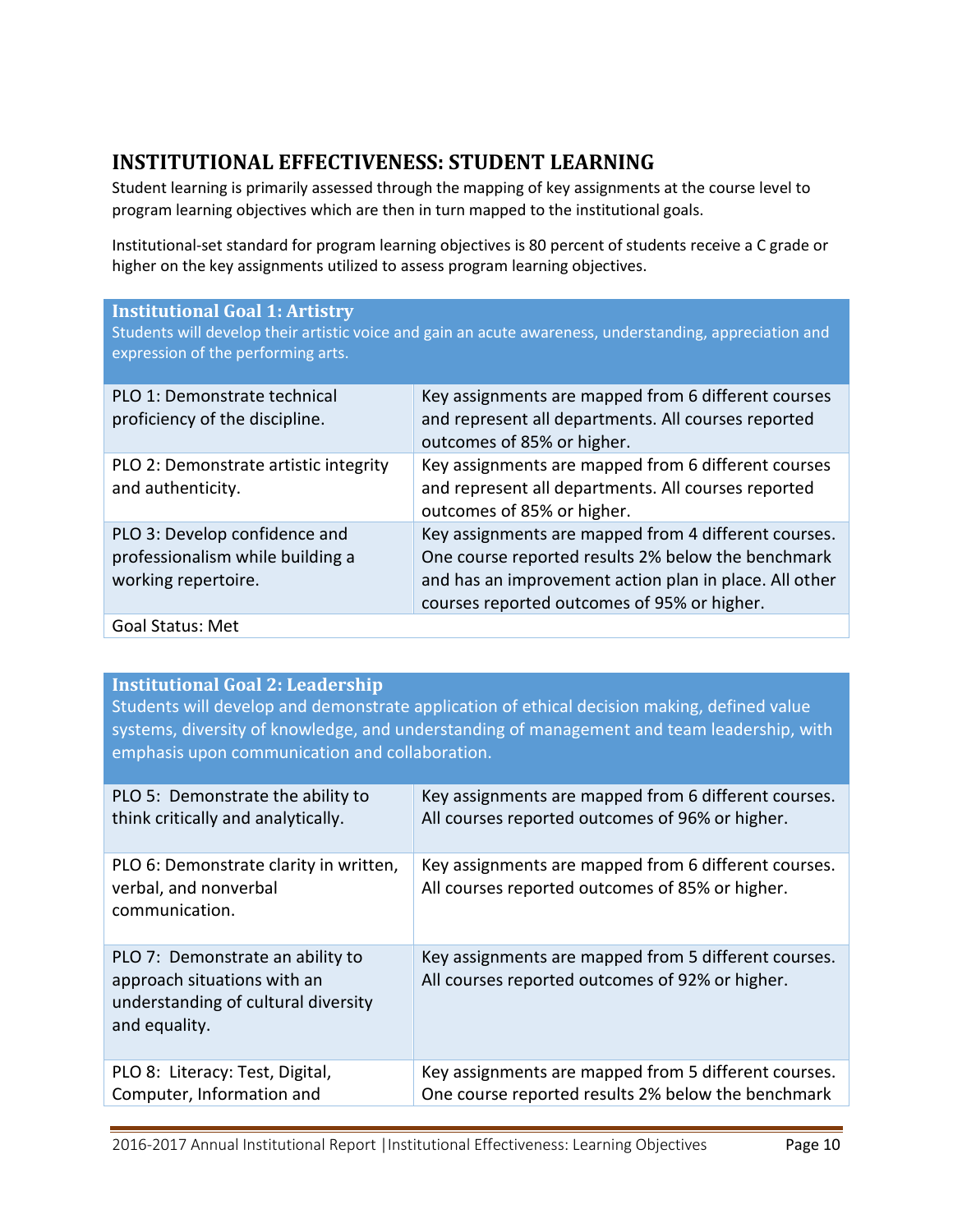| Technology.   | and has an improvement action plan in place. All other |
|---------------|--------------------------------------------------------|
|               | courses reported outcomes of 97% or higher.            |
| $C = L C + L$ |                                                        |

Goal Status: Met

| <b>Institutional Goal 3: Global Perspective</b><br>cultural boundaries.                                                 | Students will develop skills that allow them to effectively and professionally work across              |
|-------------------------------------------------------------------------------------------------------------------------|---------------------------------------------------------------------------------------------------------|
| PLO 7: Demonstrate an ability to<br>approach situations with an<br>understanding of cultural diversity<br>and equality. | Key assignments are mapped from 5 different courses.<br>All courses reported outcomes of 92% or higher. |
| <b>Goal Status: Met</b>                                                                                                 |                                                                                                         |

| <b>Institutional Goal 4: Continuous Learning</b><br>of knowledge.                                     | Students will develop critical analysis skills and be able to apply these skills to a life-long pursuit |
|-------------------------------------------------------------------------------------------------------|---------------------------------------------------------------------------------------------------------|
| PLO 4: Demonstrate an ability to<br>apply concepts learned in one<br>discipline to other disciplines. | Key assignments are mapped from 4 different courses.<br>All courses reported outcomes of 86% or higher. |
| PLO 5: Demonstrate the ability to<br>think critically and analytically.                               | Key assignments are mapped from 6 different courses.<br>All courses reported outcomes of 96% or higher. |
| Goal Status: Met                                                                                      |                                                                                                         |

Resource: Program Learning Outcome Results

### **Course Level Student Learning Outcomes**

For the 2016-2017 academic year, we have SLO outcome reports for 95% (36 out of 38) of our courses (up from 81% for the 2015-16 academic year).

Eighty-one percent (81%) of the courses reporting SLO results (29 out of 36) hit or exceeded all of their goals for student outcomes on their selected objectives.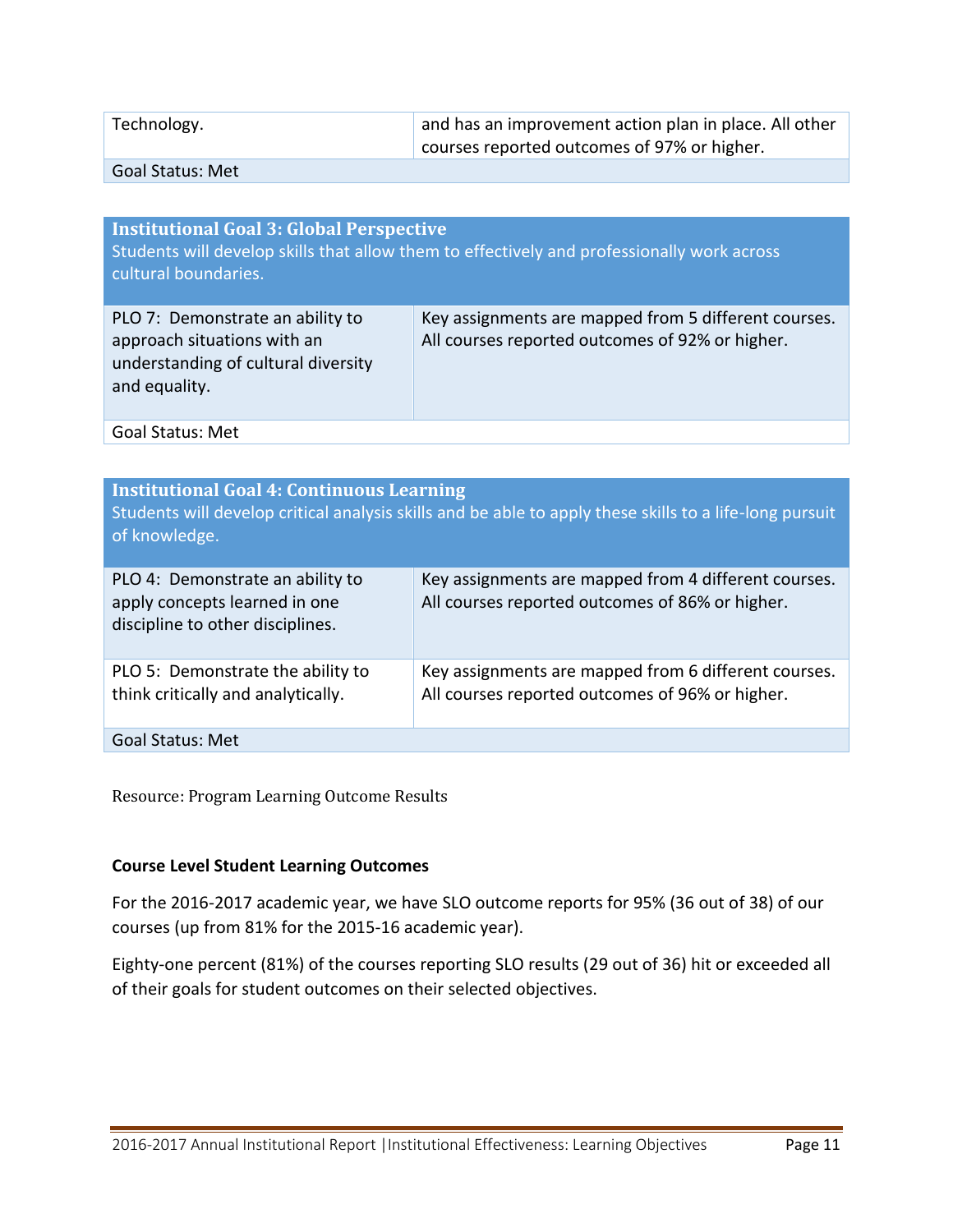# <span id="page-13-0"></span>**INSTITUTIONAL EFFECTIVENESS: STUDENT ACHEIVEMENT**

Student achievement is measured by specific points of completion, monitored for longitudinal trends, and disaggregated based upon programs of study, modes of delivery, gender, and race and ethnicity.

**Course Completion:** The course completion rate decreased by 1% from the prior year and as such is 1% below the institutional-set standard at 89%. However, with the 22% increase in unduplicated student headcount, this reflects an increased level of effectiveness in student services that supports student achievement. The institutional benchmark is set at 90% based upon historical trends and reflects a commitment to towards continued support for student services.

When disaggregated by department course completion rates for breadth-of-knowledge courses is at 75% while completion rates for the music, dance, and theatre departments are all above the institutional-set standard. When breadth-of-knowledge results are disaggregated by course three courses (BIO 133, COM 170 and ENG 112) are all below benchmarks (58%, 42% and 42% respectively). The common connection is the mode of delivery which is 100% online delivery. The quality focused essay in the ISER addresses this issue in a comprehensive manner.

**Degree Completion:** The degree completion rate increased by 7% from the prior year which is encouraging and indicates improvement actions to raise the degree completion rate are having an impact. However, a 28% degree completion rate is still far below the institutional benchmark and improvements continue to remain high priority.

Disaggregated data by emphasis, gender and ethnicity do not have sufficient longitudinal data for this small of a population size and thus provide little insight at this time.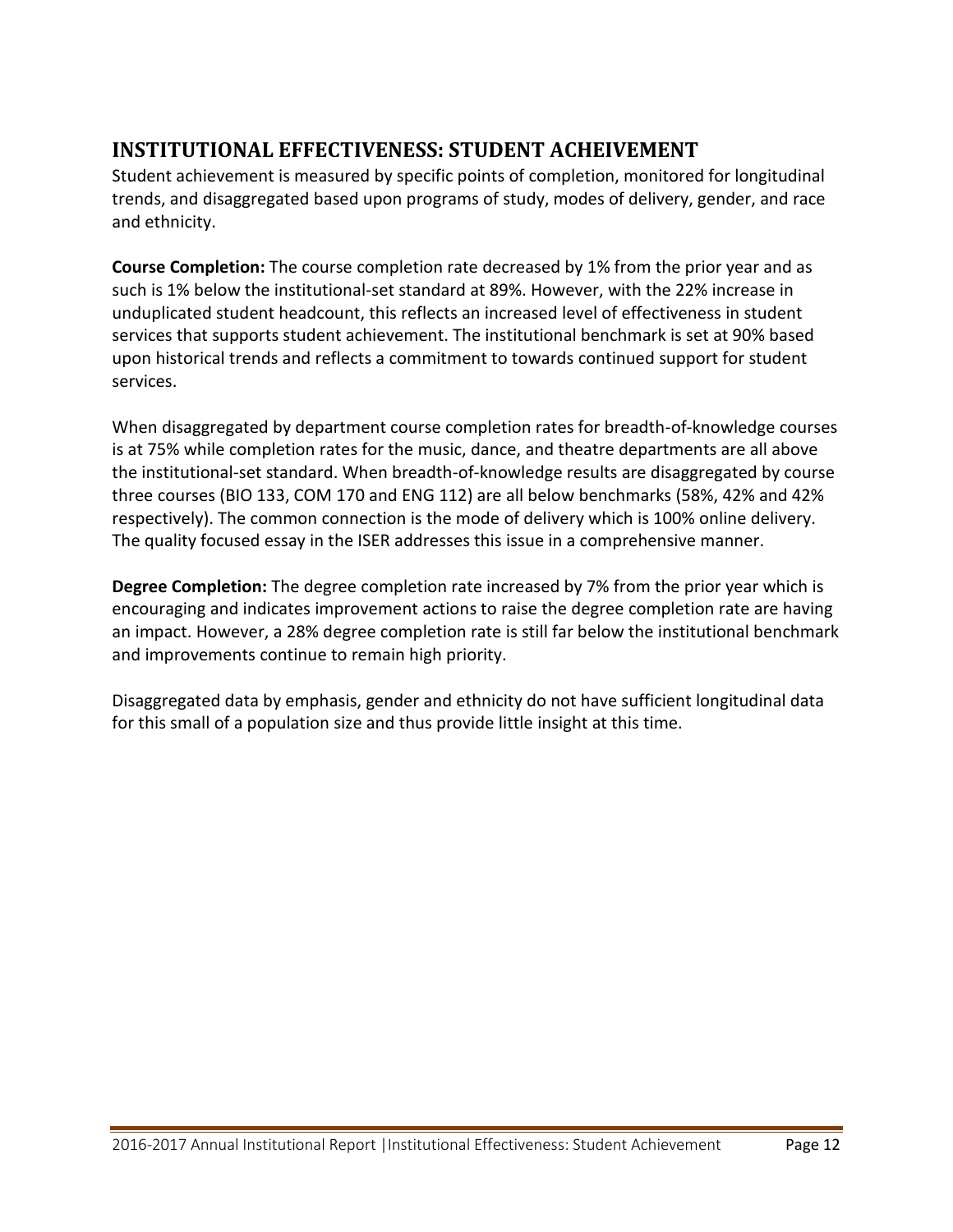# <span id="page-14-0"></span>**INSTITUTIONAL EFFECTIVENESS: ACADEMIC QUALITY**

Academic quality is measured by retention rates, student feedback, graduate feedback, faculty assignments, institutional aid awards, and expense allocations. These factors combined help ensure the academic experience is reflective of the student body and supportive of their educational and personal goals.

**Retention Rates:** The fall to fall retention rate for AA seeking students was 2% above the institutional bench mark of 70% and 1% higher than the 2015-2016 year. The first-year enrollment numbers also increased from 2014-2015 to 2015-2016 thus a continued increase, all be it small, is representative of YACPA's ability to retain academic quality as enrollment increases. Further supporting this analysis is the first-year fall to spring retention rate, which was 97% in 2016-2017 and is an increase of 6% over the prior year. The second-year persistence rate declined from 98% to 89%, while the drop off is significant, the result is only 1% below the institutional-set standard.

**Student Feedback:** The student satisfaction surveys conducted by student services of both firstyear and second-year students both reported results significantly above the institutional setstandards of 75% (94% and 90% respectively). Some specific responses had small decreases in the overage ratings. The overall takeaway, especially given a larger student population was the need to ensure the balance between YACPA and YA production/performance activities are coordinated and balanced. While there is division and separation from functional perspectives the students and cast members are the same. The improvement actions going forward are focused on ensuring the overall student/cast member experience is viewed and reviewed as a holistic experience and that the divisions are in the administrative functions and not in the learning experiences and performance opportunities of the students/cat embers.

An interesting result that provides some conflicting information is the student faculty-course evaluations showed a significant drop from fall to spring in a majority of questions the survey as well as across all departments except dance, when disaggregated by department. While assumptions can be drawn as to the reasoning behind the drop, ultimately we will need to monitor this over the coming years to determine if this is a trend or a single year aberration. With a cohort enrollment model and a close knit campus community, group think and can have significant impacts on data results and thus longitudinal data is required to make accurate and effective analysis.

Reference: Annual Academic Instructional Report 2016-2017 with 2016-2017 Student Satisfaction Survey Addendum and Student Satisfaction Survey Report 2016-2017

**Graduate Feedback:** Data received is still too limited and insignificant to draw any conclusions from. A contributing factor is the carryover of YACPA graduates remaining as YA cast members for another year or more, thus they do not perceive themselves as graduates and are unable to respond.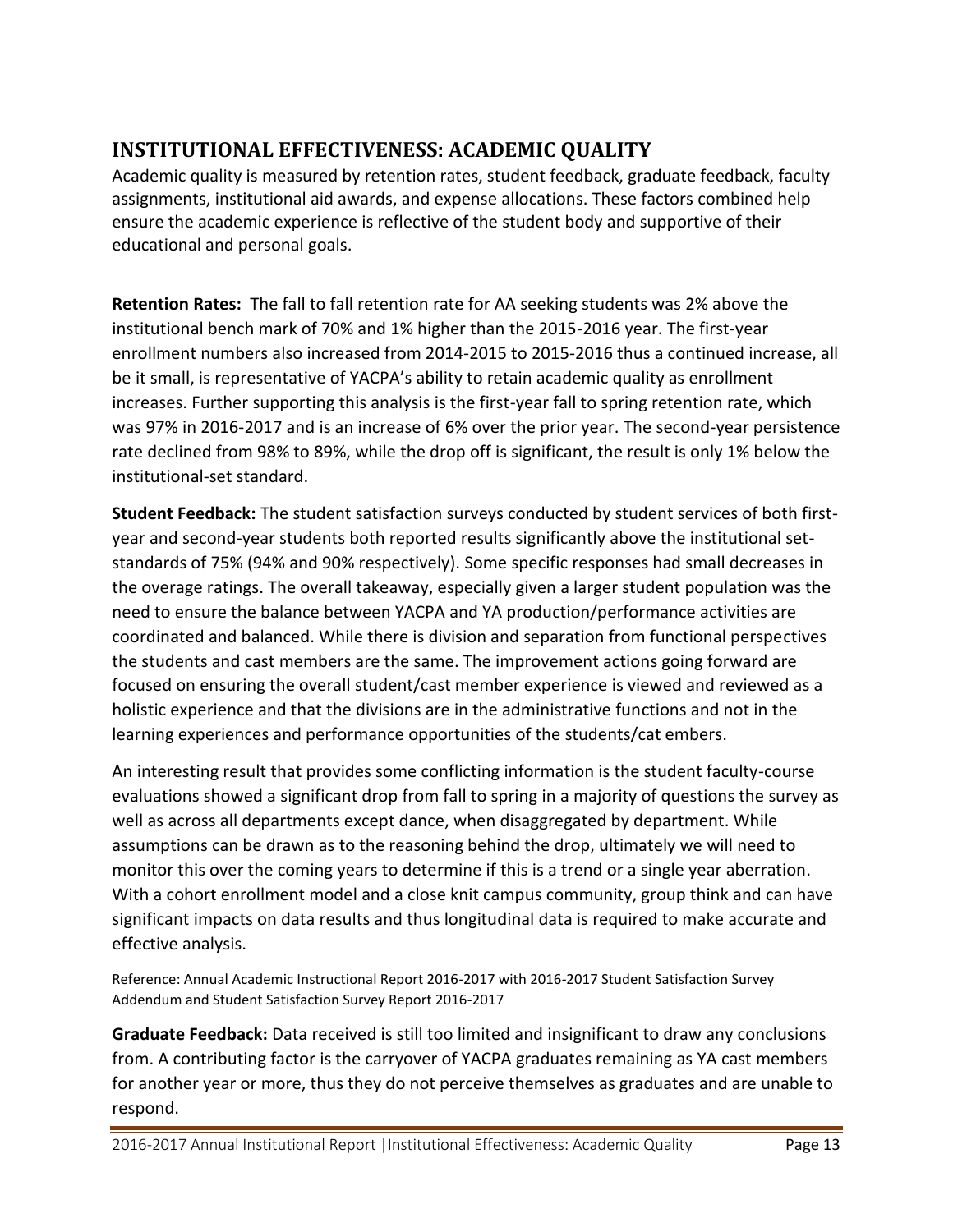**Faculty Assignments:** As a performing arts institution, professional experience carries significant importance and provides a necessary bridge between theory and application for students. However, the balance between professional experience and academic credentials must be maintained across the institution and thus the following benchmarks were developed to ensure the overall faculty mix is committed to the development and sustainability of the College and sufficient in the number and qualifications to deliver quality of educational programs and services in alignment with institutional mission and purposes.

*% Courses Taught by Core Faculty: M*easures the percentage of curriculum offered in an academic year that is instructed by a core faculty member. Core faculty members are the equivalent of full-time faculty in regards to their commitment to the development and sustainability of the College and their active participation in planning, curriculum development, and institutional effectiveness. The institutional-set standard is for a minimum of 70% of course work to be assigned to core faculty.

71% of course were taught by core faculty members in 2016-2017.

*% Courses Breadth-of-Knowledge Courses Taught by faculty with Masters Degrees*: Measures courses mapped to breadth-of-knowledge goals, which tend to be more academic and theoretical in nature than our performance courses. The institutional-set standard is a minimum of 100% of course work to be assigned to faculty holding a masters degree or higher.

100% of breadth-of-knowledge required course were taught by faculty holding a master degree or higher.

*% Courses Taught by Bachelors with 10-years' Experience:* Measures the percentage of curriculum offered in an academic year that is instructed by faculty members who hold a bachelor's degree and ten years' professional experience as a minimum set of credentials. The institutional-set standard is a minimum of 50% of courses offered are to be assigned to faculty holding at least a bachelor's degree and ten years' professional experience.

76% of courses were taught by faculty holding a Bachelors degree and 10-years experience or higher.

*% Courses Taught by Subject Specialist Faculty*: Measures the percentage of curriculum offered in an academic year that this instructed by faculty with professional experience only. The institutional-set standard is a maximum of 20% of courses offered.

5% of courses were taught by subject specialist faculty.

Reference: 2016-2017 Faculty Load Assessment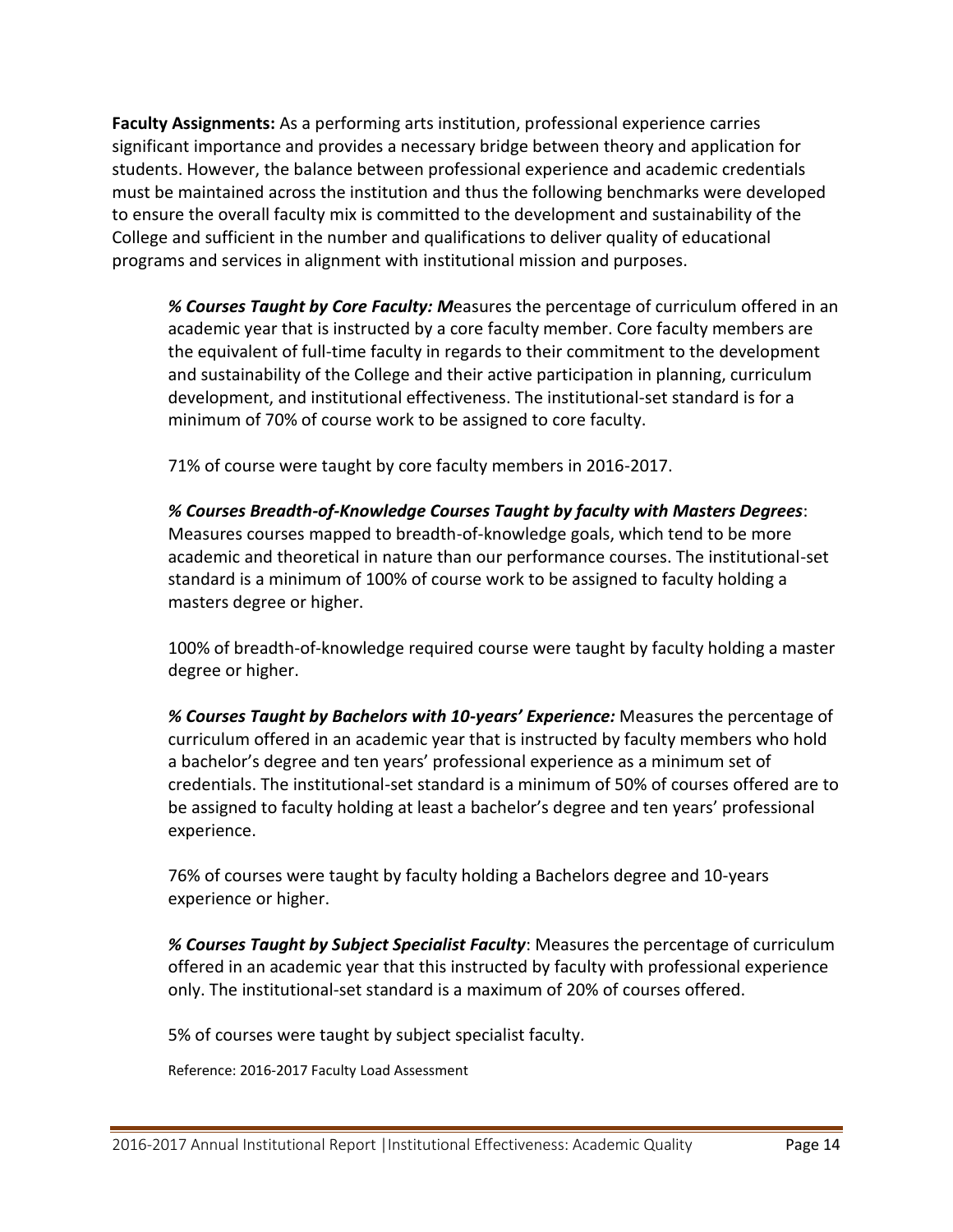**Expense Allocations:** As a measure of academic quality, expense allocations provide measures to help ensure resources are allocated in alignment with supporting student learning needs. The College currently is allocating resources in response to annual review and priorities established by faculty, staff and leadership; institutional-set benchmarks are not purposeful at this time.

|                         | 2016-2017*  |       | 2015-2016   |     | 2014-2015   |      |
|-------------------------|-------------|-------|-------------|-----|-------------|------|
| <b>Instruction</b>      | \$911,822   | 56%   | \$664,709   | 47% | \$518,730   | 43%  |
| <b>Student</b>          | \$71,877    | 4%    | \$71,594    | 5%  | \$66,959    | 5.5% |
| <b>Services</b>         |             |       |             |     |             |      |
| Library                 | \$51,120    | 3%    | \$51,645    | 4%  | \$6,726     | 1%   |
| <b>Resources</b>        |             |       |             |     |             |      |
| <b>Facilities</b>       | \$223,268   | 13.5% | \$197,989   | 14% | \$152,990   | 13%  |
| <b>Equipment &amp;</b>  | \$31,791    | 2.5%  | \$52,835    | 4%  | \$42,762    | 3.5% |
| technology              |             |       |             |     |             |      |
| <b>Admissions &amp;</b> | \$168,186   | 10%   | \$109,935   | 8%  | \$128,899   | 11%  |
| <b>Enrollment</b>       |             |       |             |     |             |      |
| General &               | \$185,387   | 11%   | \$273,337   | 18% | \$279,375   | 23%  |
| Administrative          |             |       |             |     |             |      |
| <b>Total</b>            | \$1,643,451 |       | \$1,422,044 |     | \$1,196,441 |      |
| Expenses <sup>^</sup>   |             |       |             |     |             |      |

\*Unaudited at time of initial publication – 9/15/2017.

^Audited financial statements report income net of student housing expenses, thus there is no student housing allocation reported in this schedule.

Increase in instructional allocations track with increases course offerings based upon enrollment and demonstrate YACPA's commitment to ensuring educational quality is not diminished with increasing student enrollment.

Student services declines are misleading as there have been donated funds contributed to support activities that are netted against the expenses. Additional funding for 2017-2018 was highlighted as a top priority in the FY 18 budget prioritization process.

Library allocations reduced due to faculty dissatisfaction with databases that resulted in non-renewal of licensing.

Facility increases driven by increased depreciation following tenant improvements which are deprecated over lease terms rather than seven year schedules.

Equipment and technology declines reflect transition from acquisition costs to maintenance and annual licensing costs.

Admissions and enrollment increases are driven by increased personnel costs and increased bad deb write off.

General and Administrative changes reflect a tighter allocation of personnel and facility expenses to the other major functional areas.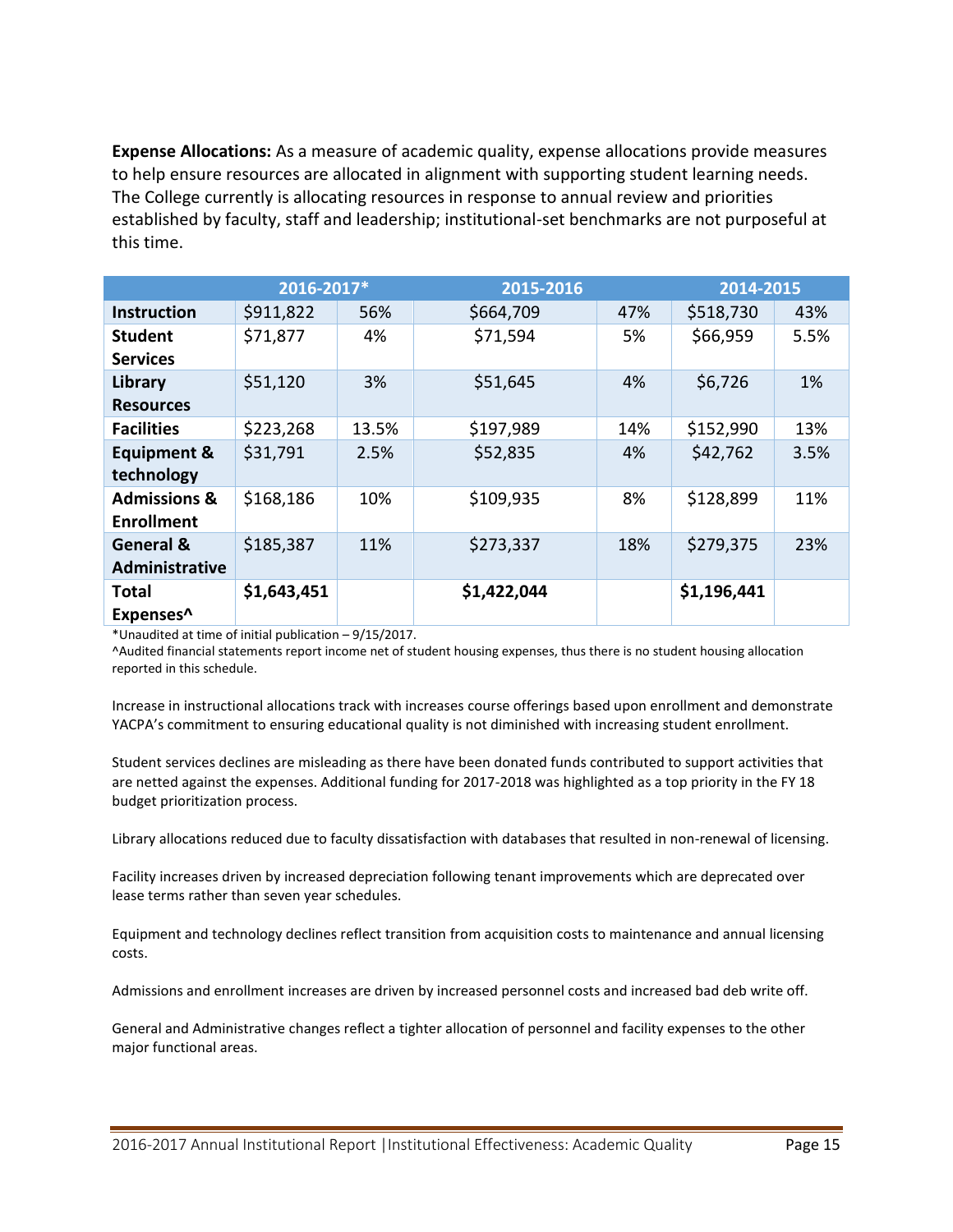## <span id="page-17-0"></span>**FINANCIAL**

| <b>Unrestricted Net Assets:</b><br>Revenues and Support:<br>College Program | JUNE 30, 2017* | <b>JUNE 30, 2016</b> | <b>JUNE 30, 2015</b> |
|-----------------------------------------------------------------------------|----------------|----------------------|----------------------|
| Tuition & Fees, Net of Discounts                                            | \$1,535,175.89 | \$1,200,557.00       | \$1,105,633.00       |
| Student Housing, Net of Expenses                                            | \$118,460.55   | \$<br>16,846.00      | \$<br>(20, 160.00)   |
| Contributions                                                               |                | \$<br>36,516.00      | \$<br>58,983.00      |
| Total unrestricted revenues                                                 | \$1,653,635.44 | \$1,253,937.00       | \$1,144,456.00       |
| Net Assets Released from restrictions                                       | \$186,590.00   | \$<br>198,058.00     | \$<br>116,942.00     |
| Total unrestricted revenues and<br>support                                  | \$1,840,225.44 | \$1,451,995.00       | \$1,261,398.00       |
| Expenses:                                                                   |                |                      |                      |
| College Program:                                                            |                |                      |                      |
| Instructional                                                               | \$911,821.59   | \$<br>664,709.00     | \$<br>518,730.00     |
| <b>Student Services</b>                                                     | \$71,877.27    | \$<br>71,594.00      | \$<br>66,959.00      |
| Library                                                                     | \$51,119.71    | \$<br>51,645.00      | \$<br>6,726.00       |
| <b>Facilities</b>                                                           | \$223,268.29   | \$<br>197,989.00     | \$<br>152,990.00     |
| Equipment & Technology                                                      | \$31,791.25    | \$<br>52,835.00      | \$<br>42,762.00      |
| <b>Admissions &amp; Enrollment</b>                                          | \$168,186.39   | \$<br>109,935.00     | \$<br>128,899.00     |
| Total program services                                                      | \$1,458,064.50 | \$1,148,707.00       | \$<br>917,066.00     |
|                                                                             |                |                      |                      |
| <b>Supporting Services: General and</b>                                     | \$185,386.89   |                      |                      |
| administrative                                                              |                | \$<br>273,337.00     | \$<br>279,375.00     |
|                                                                             | \$1,643,451.9  |                      |                      |
| Total expenses                                                              |                | \$1,422,044.00       | \$1,196,441.00       |
| Increase (Decrease) in Unrestricted Net<br>Assets                           | \$196,744.05   | 29,951.00<br>\$      | \$<br>64,957.00      |
| <b>Temporarily Restricted Net Assets:</b>                                   |                |                      |                      |
| Contributions                                                               | \$245,320.33   | \$<br>186,590.00     | \$<br>165,000.00     |
| Net Assets released from restrictions                                       | \$(186,590.00) | (198,058.00)<br>\$   | \$<br>(116, 942.00)  |
| Increase (Decrease) in Temporarily                                          | \$58,730.33    |                      |                      |
| <b>Restricted Net Assets</b>                                                |                | \$<br>(11, 468.00)   | 48,058.00<br>\$      |
| Increase (Decrease) in Net Assets                                           | \$255,504.38   | \$<br>18,483.00      | \$<br>113,015.00     |

2016-2017 Annual Institutional Report |Financials Page 16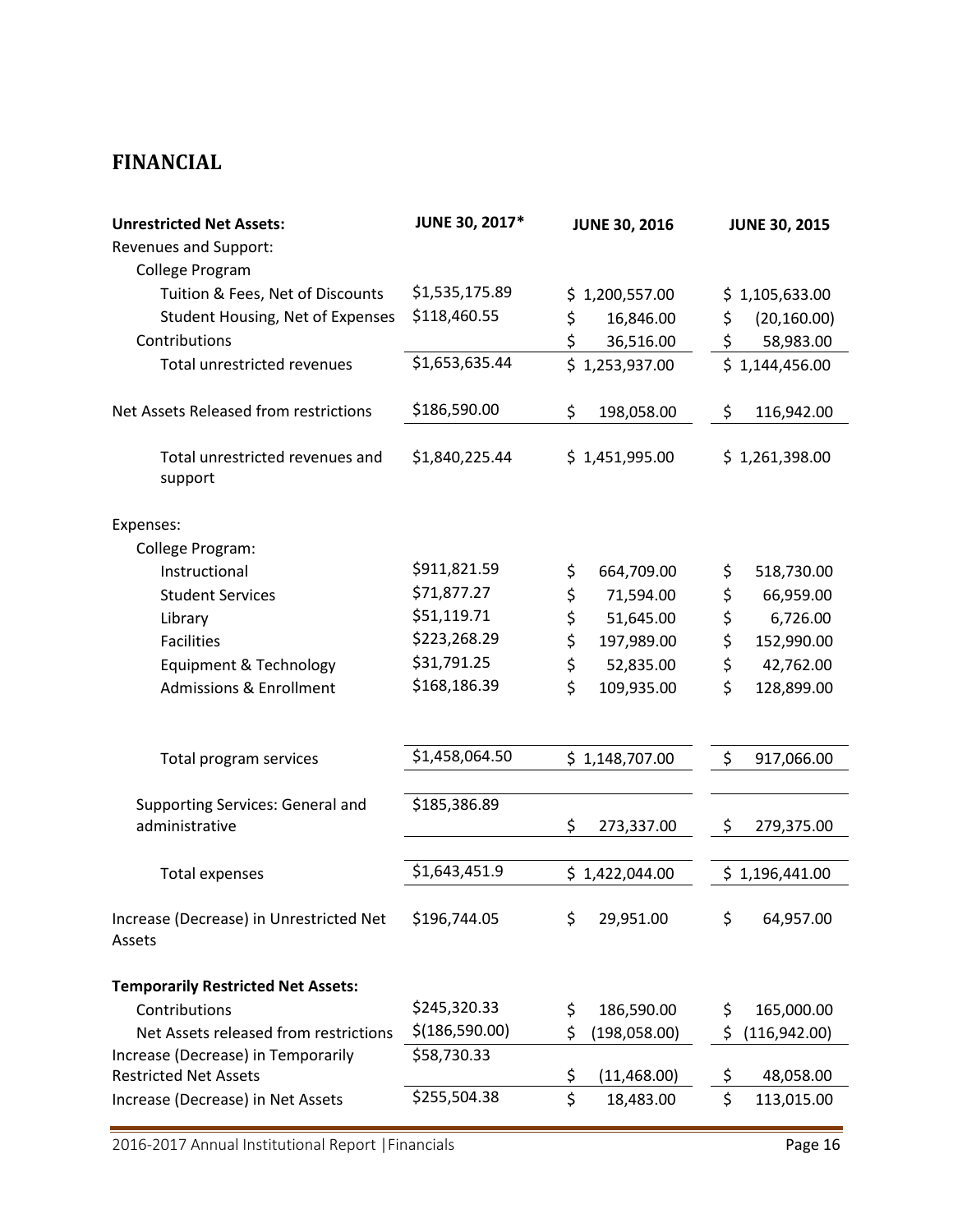# **STRATEGIC PLAN STATUS REPORT**

### **GOAL 1: Improve Student Success**

<span id="page-18-0"></span>

| <b>METRIC</b>                                                                                                                     | <b>TARGET</b>                                                                                                                 | <b>CURRENT STATUS</b>                                                                                                                                                         |
|-----------------------------------------------------------------------------------------------------------------------------------|-------------------------------------------------------------------------------------------------------------------------------|-------------------------------------------------------------------------------------------------------------------------------------------------------------------------------|
| % completers within 100% of<br>stated completion time<br>(2.5years)/# enrolled who in<br>program with target completion<br>date   | 65%                                                                                                                           | 28%<br><b>CRITICAL AREA OF FOCUS</b>                                                                                                                                          |
| Course completion rate for breadth<br>of knowledge courses compared to<br>course completion rate for<br>performance core courses. | Breadth of<br>Knowledge course<br>completion rate =<br>80%<br><b>Performance Core</b><br>course<br>completion rate $=$<br>90% | On track to meet target by end<br>of plan.<br>Breadth of Knowledge course<br>completion rate = 75%<br>Performance Core average final<br>score = $93%$                         |
| # of students with GPAs lower than<br>2.5 utilizing success coaching.<br>% of students seeking support from<br>student services.  | <b>Success Coaching</b><br>$= 90%$<br>Student Services =<br>50%                                                               | Data results are too limited to<br>report at this time. Budget<br>allocation prioritization for<br>2017-2018 should bring this goal<br>on track for successful<br>completion. |
| Increase in library resources and<br>collections                                                                                  | Number of library<br>resources to meet<br>information needs<br>100%                                                           | On track to meet target by end of<br>plan. Virtual library implemented<br>with multiple databases added.<br>100% of freshman and sophomore                                    |
|                                                                                                                                   | Student participation in library                                                                                              |                                                                                                                                                                               |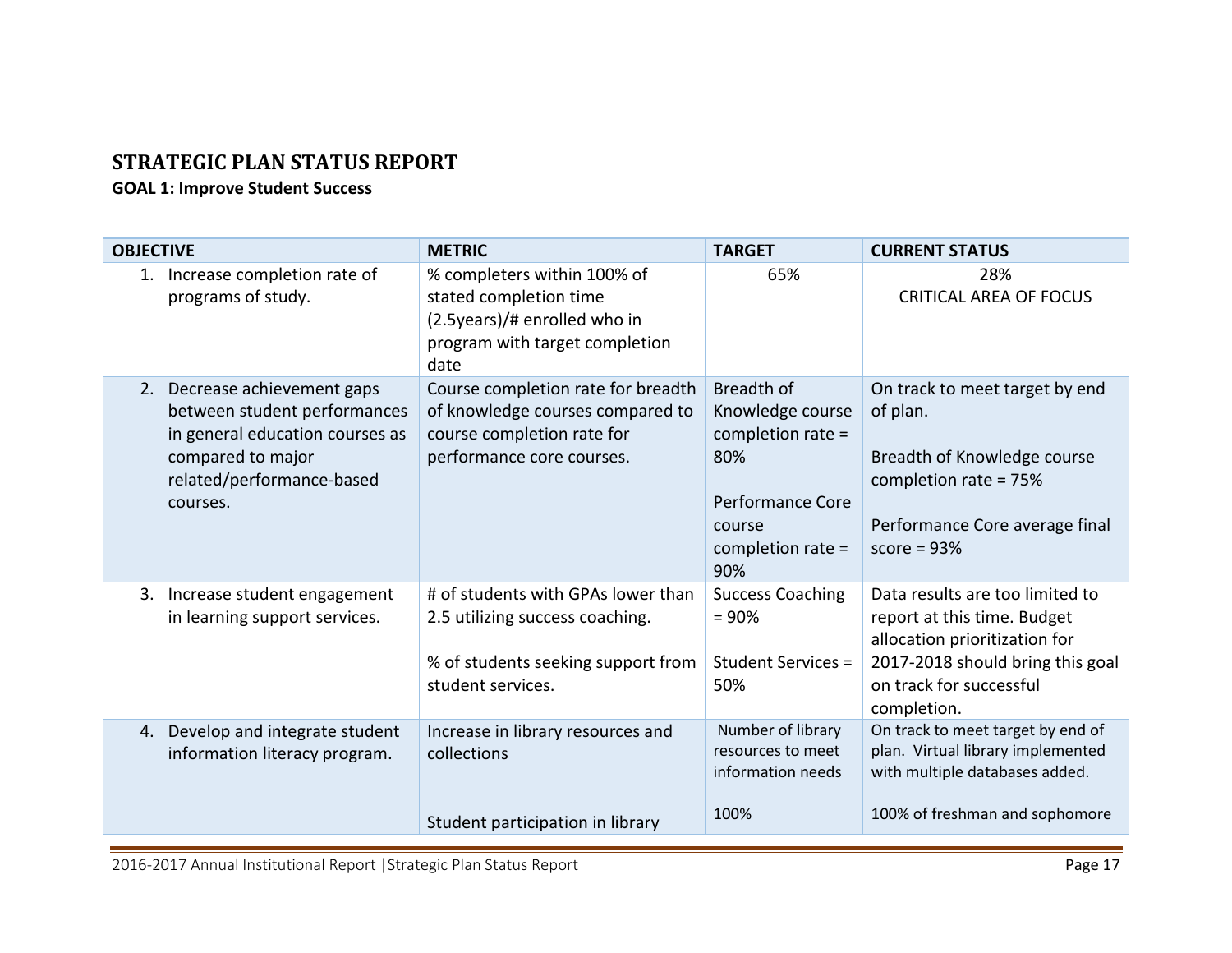| orientation                                                   |                                                      | students completed orientation.                                                                                                                          |
|---------------------------------------------------------------|------------------------------------------------------|----------------------------------------------------------------------------------------------------------------------------------------------------------|
| Number of course syllabi with<br>embedded library assignments | 100% Breadth<br>courses and 75% all<br>other courses | 2016-2017 focused upon<br>developing resources with faculty<br>involvement prior to course<br>integration. Reporting will be<br>meaningful in 2017-2018. |

#### **ACTION ITEMS**

- 1. Implement collection and tracking of educational goal planning for students. (Student Services | Objective 1)
	- $\triangleright$  Student surveys conducted upon arrival on campus for freshman students.
	- $\triangleright$  Sophomore academic advising was implemented with improvement planning devised for 2017-2018.
- 2. Implement academic advising procedures and services for students. (Administrative Services | Objective 1)  $\triangleright$  In progress.
- 3. Establish defined tutoring services available to students to support persistence. (Student Services | Objective 1 & 2)
	- $\triangleright$  Robust program was implemented in 2016-2017.
- 4. Assess program sequencing and timelines with consideration to student's educational goals. (President | Objective 1)
	- $\triangleright$  Course scheduling and sequencing was adjusted in the prior two years. Comprehensive program review is slated for 2018-2019 in conjunction with ISER. The quality focus essay in the 20017 ISER provides details on this process and planning.
- 5. Assess course scheduling with feedback from faculty and students on course scheduling changes that became effective Fall 2015. (President | Objective 1)
	- Completed in Spring 2016. Adjustments made to August session and course sequencing.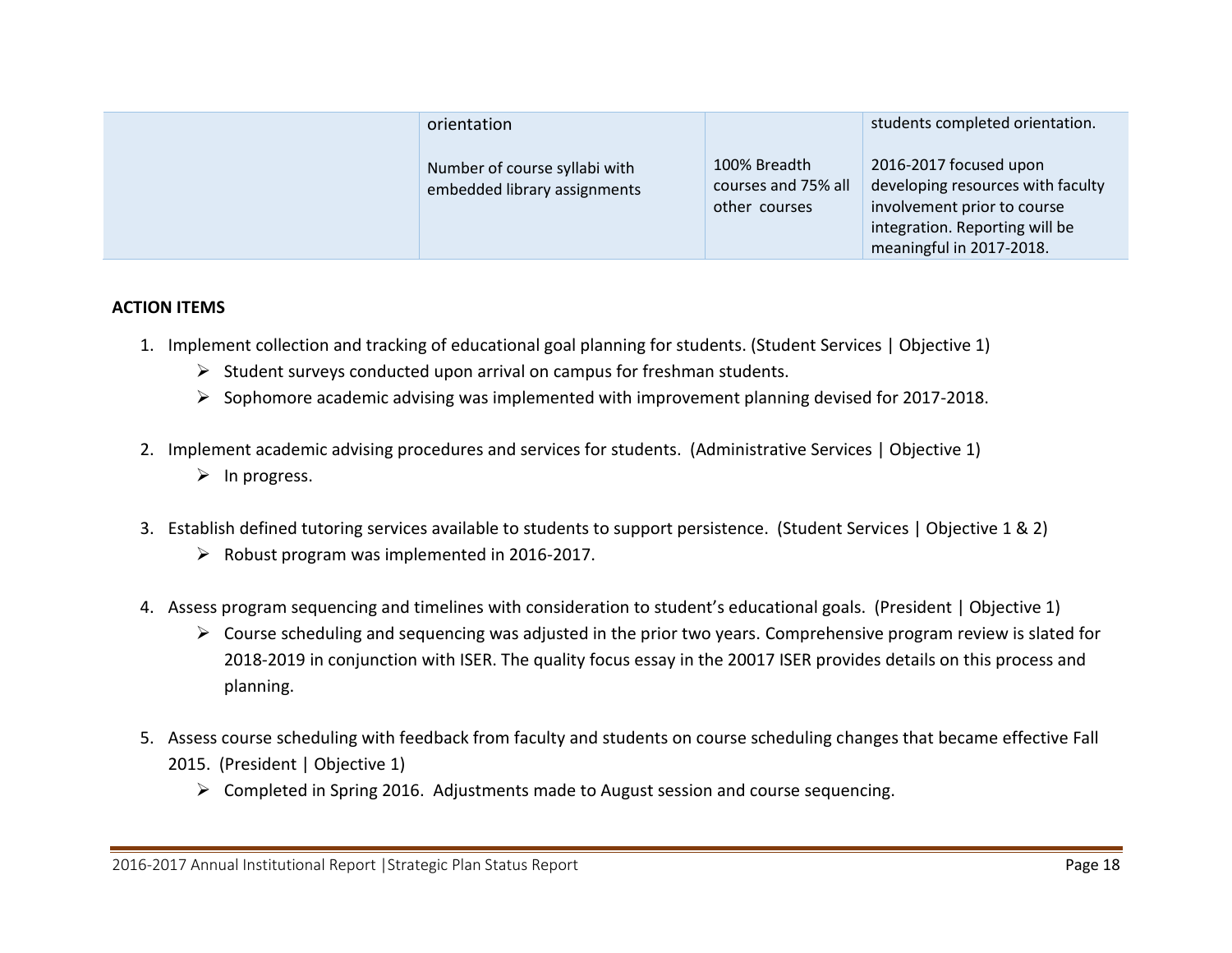- 6. Appoint Breadth of Knowledge department chair to lead cross-curricular development with all departments towards meeting breadth of knowledge learning outcomes. (Dean of Instruction | Objective 1 & 2)
	- $\triangleright$  Completed.
- 7. Assess outcomes with feedback from faculty and students on implementation of intensive style courses for breadth of knowledge courses. (Dean of Instruction | Objective 2)
	- $\triangleright$  Completed. Determined that intensive courses are not beneficial as it adds to the stress students feel and diminishes opportunities for deeper thought and subject exploration.
- 8. Develop and implement robust faculty orientation and mentoring program to fully integrate new, non-arts based faculty into the institutional culture and dynamics of arts-focused students. (Dean of Instruction | Objective 2)
	- Incomplete. Orientation process and checklist for faculty was devised and implemented in 2016-2017. Additionally, a faculty survey was conducted in spring 2017.
- 9. Improve orientation activities for students to increase preparedness and awareness of support services. (Student Services | Objective 3)
	- $\triangleright$  Completed and ongoing. Orientation sessions have expanded and cover a range of areas in relation to student preparedness and awareness.
- 10. Strengthen collaboration between faculty and student services staff. (Student Services | Objective 3)
	- Completed and ongoing. Early alert systems and advising notification systems are in place and provides a bridge between faculty and student services personnel.
	- Mid semester full-faculty meetings continue to be a key element to collaboration.
- 11. Implement success coaching plan for freshman and sophomores. (Student Services | Objective 3)
	- $\triangleright$  In progress.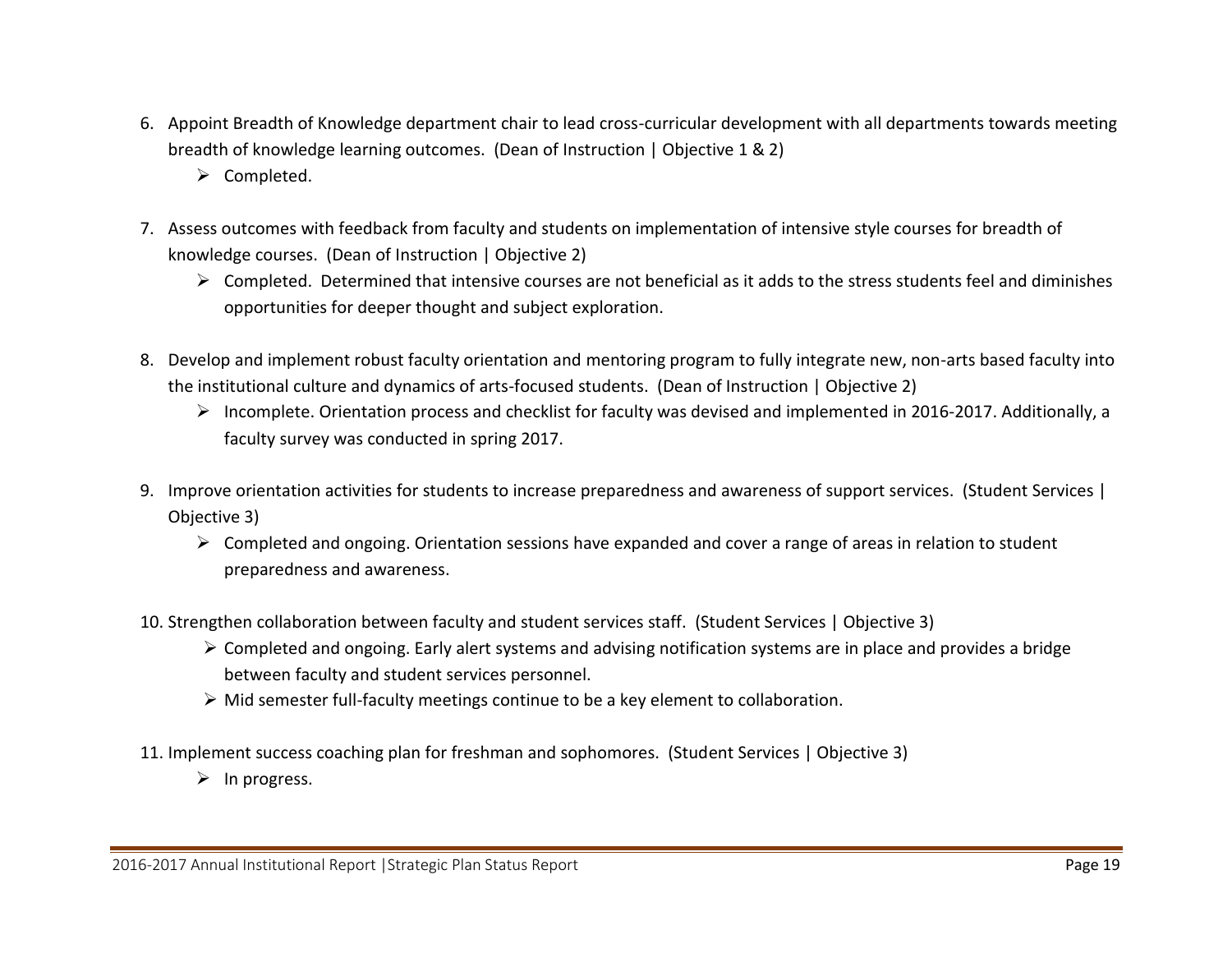- 12. Complete an information need analysis. (Library Services | Objective 4)
	- Library has implemented a feedback process for faculty and students. Additional years of data need to be collected to provide baseline trends and indicators of success or improvements.
- 13. Develop a central curated library with resources to meet information needs. (Library Services | Objective 4)
	- $\triangleright$  In progress.
- 14. Develop and deliver student library orientation. (Library Services | Objective 4)
	- Completed and ongoing with 100% freshman and 100% of sophomores receiving library orientation in 2016-2017.
- 15. Conduct GAP analysis of syllabi. (Library Services | Objective 4)
	- $\triangleright$  In progress and ongoing.
- 16. Aid faculty in embedding library based assignments into syllabi and course planning. (Library Services | Objective 4)
	- $\triangleright$  In progress and ongoing.

#### **Goal 2: Increase Student Access**

| <b>OBJECTIVE</b>                                             | <b>METRIC</b>                                  | <b>TARGET</b>                               | <b>CURRENT STATUS</b>                                                                                          |
|--------------------------------------------------------------|------------------------------------------------|---------------------------------------------|----------------------------------------------------------------------------------------------------------------|
| Admit foreign students                                       | % of student body that are foreign<br>students | 15% of student body<br>are foreign students | SEVIS application<br>pending.                                                                                  |
| Increase scholarship support<br>2.<br>available to students. | Dollar amount awarded to students              | \$300,000 annually                          | On track to meet target<br>by end of plan.<br>\$200,275 was awarded<br>in 2016-2017.<br>59% of active students |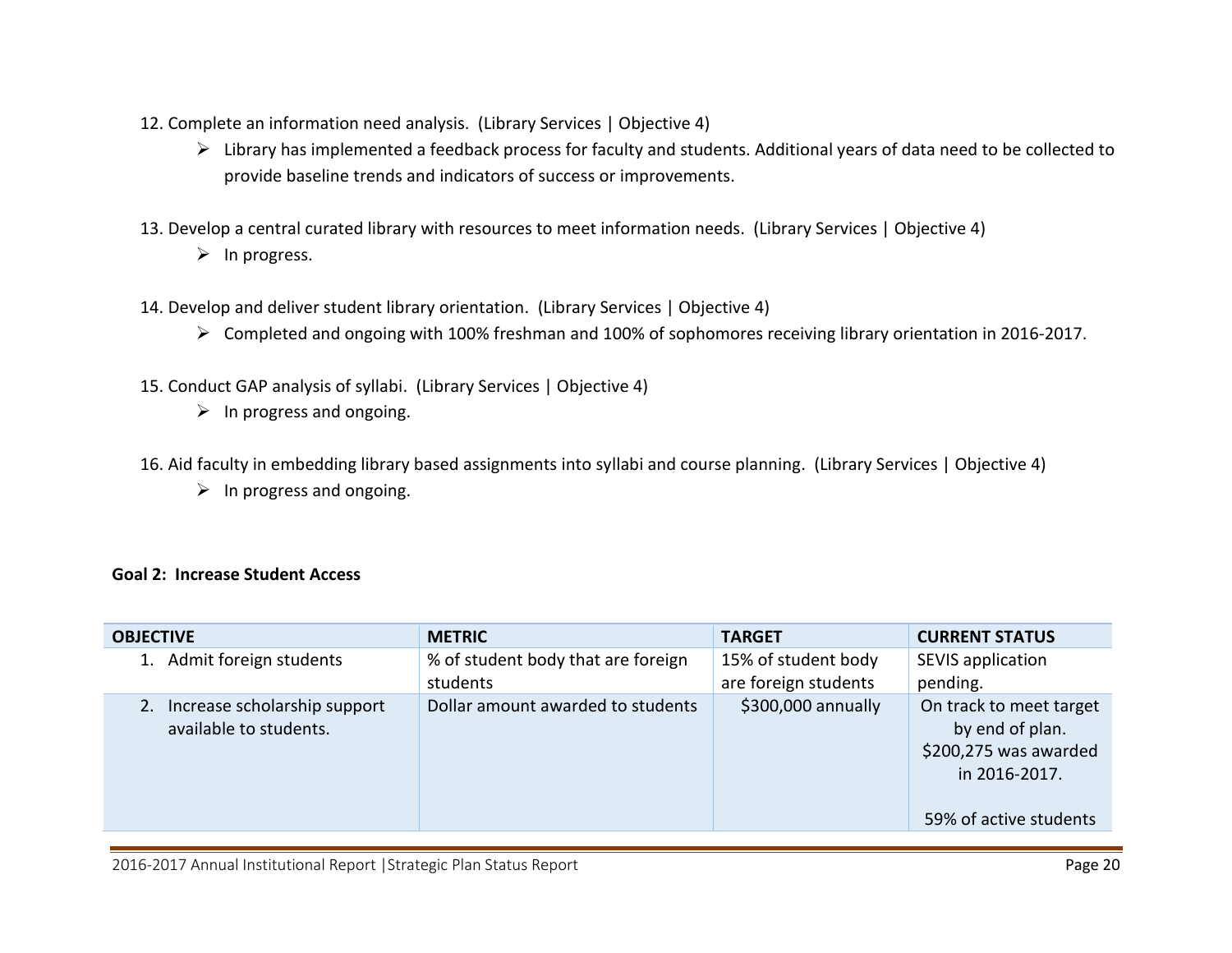|                                                                   | % of students receiving scholarship<br>support     | 75%              | currently received<br>scholarship support.                                        |
|-------------------------------------------------------------------|----------------------------------------------------|------------------|-----------------------------------------------------------------------------------|
|                                                                   | <b>Average Award Amount</b>                        | \$2,070 (30%)    | \$1,517.                                                                          |
| Attain regional accreditation.<br>3.                              | <b>Eligibility Approval</b>                        | Spring 2016      | Completed, June 2016.                                                             |
|                                                                   | <b>Candidacy Approval</b>                          | <b>Fall 2017</b> | Adjusted to spring 2018<br>based upon schedule<br>site-visit.                     |
|                                                                   | <b>Initial Accreditation</b>                       | Spring 2020      | On target.                                                                        |
| 4. Offer a full range of financial<br>aid assistance to students. | Participation in federal financial aid<br>programs | <b>Fall 2018</b> | More likely to be fall<br>2019 based upon<br>timeline for application<br>process. |

### **ACTION ITEMS**

- 1. Complete SEVIS application process to admit foreign students into Certificate programs. (President | Objective 1)
	- $\triangleright$  After a year of not action or response, application is back under review. New evidence was submitted September 1st, 2017.
- 2. Review application and admissions process to accommodate international students. (Director of Admissions | Objective 1)
	- Completed. Dean of Administrative Services is ready to implement once SEVIS approval is achieved.
- 3. Train admissions and recruitment staff on process and legalities of admitting international students. (President | Objective 1)
	- Partially completed. Lead staff have completed SEVIS training. Remaining staff will be trained once approval has been granted.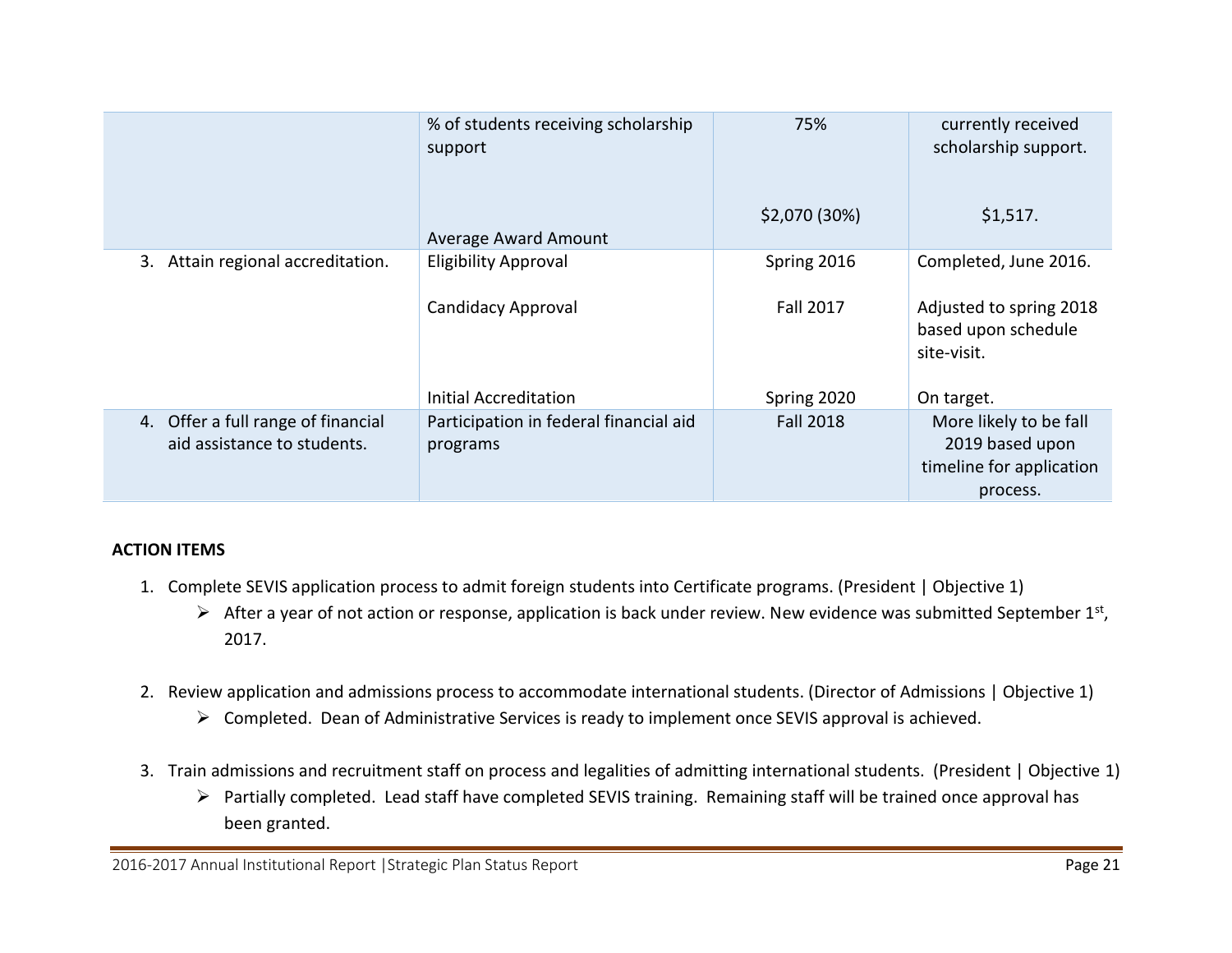- 4. Add part-time position to admissions staff to focus on international students. (Dean of Administrative Services | Objective 1)  $\triangleright$  Planned for 2018-2019 academic year staffing growth.
- 5. Partner with The Foundation for The Young Americans to launch a staffed development department. (President | Objective
	- $\triangleright$  Full-time development director was hired and will begin July 1<sup>st</sup>, 2016.
- 6. Strengthen outreach and engagement activities for alumni. (President | Objective 2)
	- Linked to development plans for 2016-2017 year. President made intentional appearances at all alumni events.
- 7. Complete eligibility application with ACCJC/WASC. (President | Objective 3)
	- $\triangleright$  Application was completed and Eligibility Status was granted by the ACCJC commission at their June 2016 meeting.
- 8. Implement policies, procedures and actions identified during GAP analysis to bring operations in alignment with standards. (President | Objective 3)
	- Main area identified is in governance. Working with consultant and Board of Directors to clarify roles and expectations.
	- Policies to strengthen governance effectiveness were Witten and ready for implementation and review in 2017-2018.
- 9. Engage Board, department heads, faculty and staff in self-study process. (President | Objective 3)
	- $\triangleright$  Spring eligibility workshop hosted by ACCJC was attended by 9 members of the organization, including two Board members and four faculty members.
	- Self-Study was completed and submitted in Aguust2017. Process engaged all names constituency groups in the process.

10. Research and develop plan for compliance of standards as a title IV institution. (Dean of Administrative Services | Objective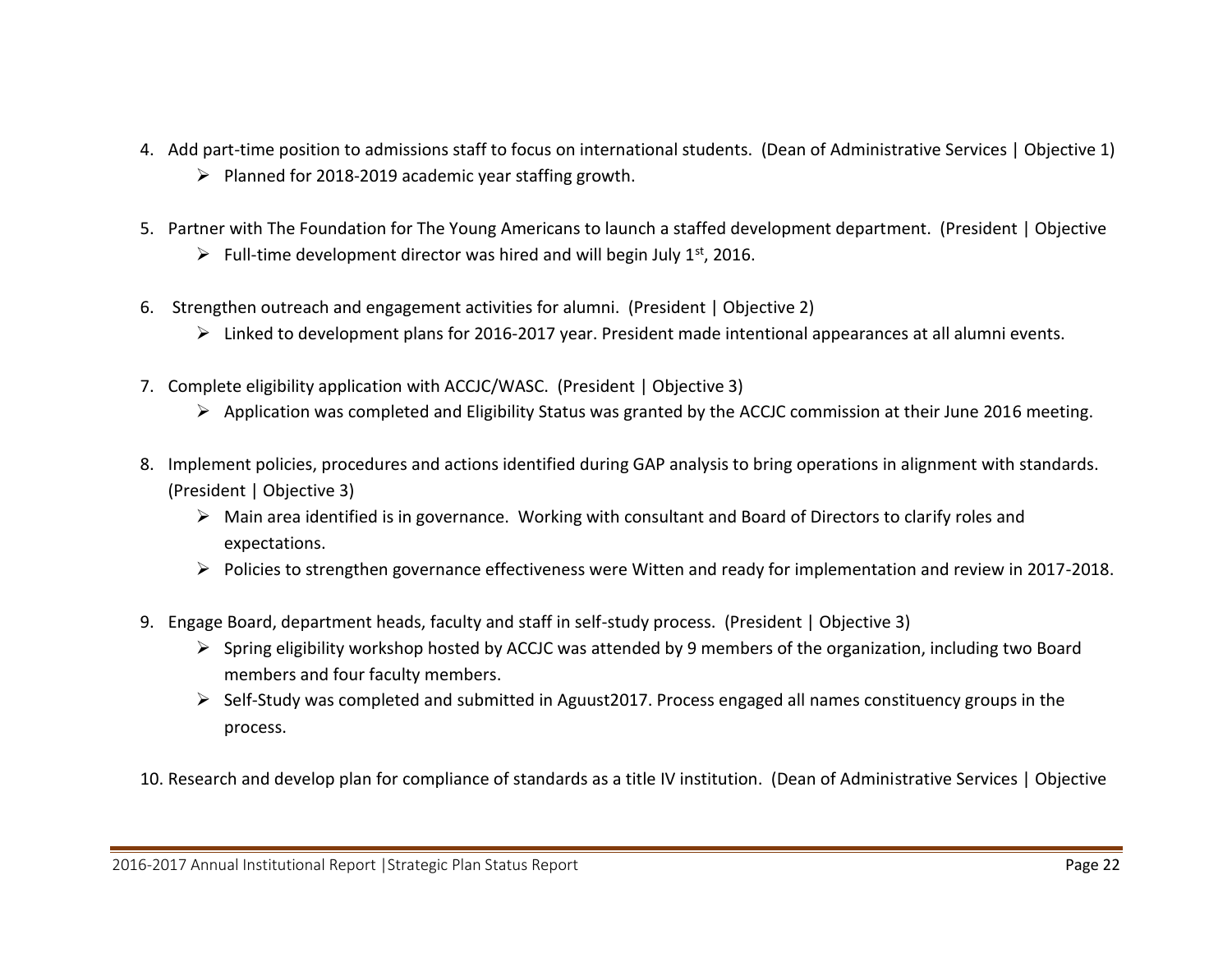- Completed. Dr. Andreea Serban provided guidance and FY 18 included budget allocations for a contracted specialist to craft and submit application in spring 2018, pending approval of candidacy application form ACCJC.
- 11. Recruit experienced financial aid officer to launch financial aid office. (Dean of Administrative Services | Objective 4)
	- $\triangleright$  Planned for spring 2018.

### **Goal 3: Implement Integrated Effective Planning**

| <b>OBJECTIVE</b>                                                      | <b>METRIC</b>                                               | <b>TARGET</b>                                                                   | <b>CURRENT STATUS</b>                                                                                                                                                       |
|-----------------------------------------------------------------------|-------------------------------------------------------------|---------------------------------------------------------------------------------|-----------------------------------------------------------------------------------------------------------------------------------------------------------------------------|
| Systematic planning<br>1.<br>reviews conducted by all<br>departments. | Course level SLO reporting<br>completed                     | 100% of courses<br>reporting                                                    | 95% of all courses.                                                                                                                                                         |
|                                                                       | Satisfactory annual reports<br>submitted by all departments | 100% satisfactory                                                               | 100% complete. All<br>departments submitted<br>reports with acceptable levels<br>of accuracy and substance.                                                                 |
|                                                                       | Documented meeting notes with<br>action item tracking       | 100% of all meetings<br>documented                                              | Notes for department chair<br>and core faculty meetings are<br>100% documented.<br>Department faculty meetings<br>an administrative team<br>meetings are 75%<br>documented. |
|                                                                       | Implementation of TK20 tracking<br>software                 | Full implementation<br>with loop closing<br>actions documented<br>and evidenced | Implementation terminated<br>at end of 2016-2017 due to<br>unsatisfactory performance<br>of software. Alternate plan<br>addressed in budget                                 |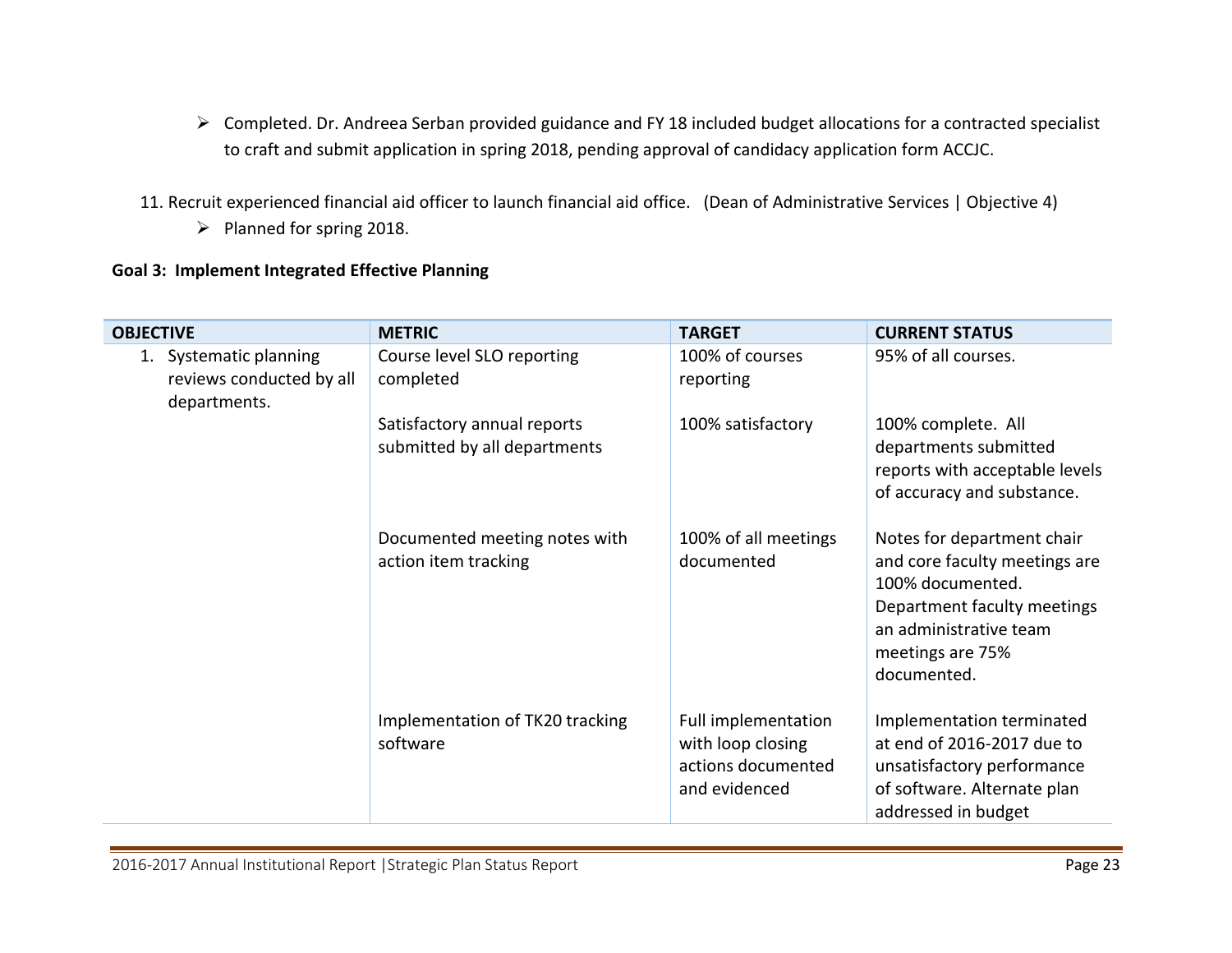|                                                                                    |                                                                                   |                                  | prioritization planning.                                                                                     |
|------------------------------------------------------------------------------------|-----------------------------------------------------------------------------------|----------------------------------|--------------------------------------------------------------------------------------------------------------|
| Integrate student<br>learning and service<br>outcomes with resource<br>allocation. | Documented process of prioritizing<br>resource requests                           | 100% department<br>participation | Approved budget provides for<br>department allocations that<br>are aligned with current<br>department needs. |
|                                                                                    | Satisfaction of department heads,<br>faculty and staff with allocation<br>process | 90% satisfaction                 | Data collection planned for<br>2017-2018 year-end review.                                                    |

### **ACTION ITEMS**

- 1. Review SLO mapping from course level through to institutional goals. Cross reference to ACCJC/WASC standards and strategic planning. (President | Objective 1)
	- Complete. The compilation of the Institutional Effectiveness Plan and the completion of the ISER address this action item.
- 2. Complete implementation of institutional effectiveness plan with assessments of yearly outcomes measured against baselines and historical trends. (President | Objective 1)
	- $\triangleright$  Complete. Plan outline and this report demonstrate planning and implementation.
- 3. Train faculty and staff on TK20. (Dean of Administrative Services | Objective 1)
	- $\triangleright$  New training to take place one replacement system is developed.
- 4. Assess data and feedback from parties through annual reports. (President | Objective 2)
	- > Ongoing.
- 5. Implement system for soliciting feedback from faculty and staff relating to satisfaction of job functions, duties and operational procedures of the institution. (President | Objective 2)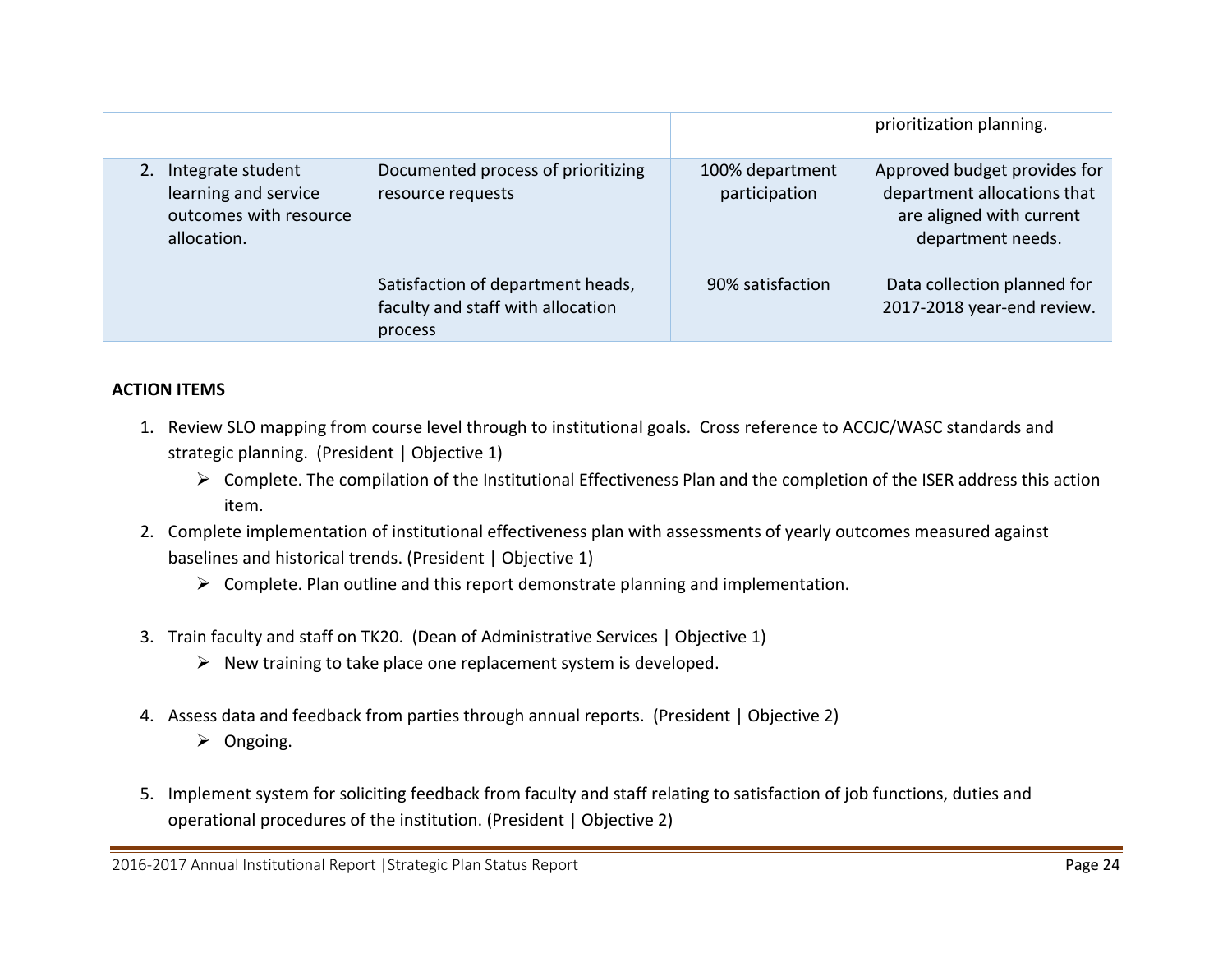Complete. Annual faculty survey was developed and implemented in 2016-2017. Repeat process will be ongoing.